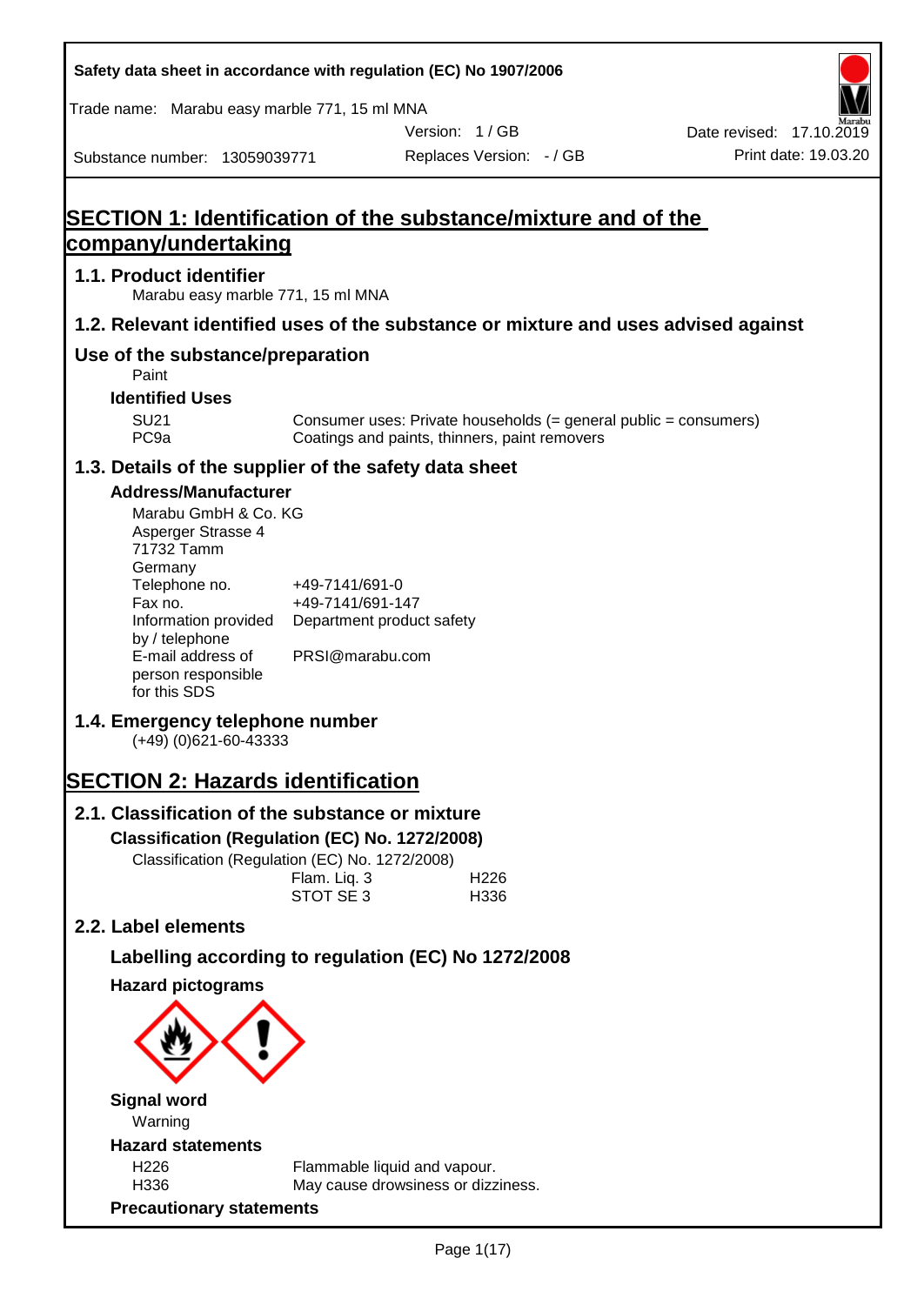| Safety data sheet in accordance with regulation (EC) No 1907/2006               |                                                                                                                                |                                                                     |                          |                          |      |                                                                           |                      |
|---------------------------------------------------------------------------------|--------------------------------------------------------------------------------------------------------------------------------|---------------------------------------------------------------------|--------------------------|--------------------------|------|---------------------------------------------------------------------------|----------------------|
| Trade name: Marabu easy marble 771, 15 ml MNA                                   |                                                                                                                                |                                                                     |                          |                          |      |                                                                           |                      |
|                                                                                 |                                                                                                                                | Version: 1/GB                                                       |                          |                          |      | Date revised: 17.10.2019                                                  |                      |
| Substance number: 13059039771                                                   |                                                                                                                                |                                                                     |                          | Replaces Version: - / GB |      |                                                                           | Print date: 19.03.20 |
| P <sub>101</sub>                                                                |                                                                                                                                |                                                                     |                          |                          |      | If medical advice is needed, have product container or label at hand.     |                      |
| P <sub>102</sub>                                                                | Keep out of reach of children.                                                                                                 |                                                                     |                          |                          |      |                                                                           |                      |
| P210                                                                            |                                                                                                                                |                                                                     |                          |                          |      | Keep away from heat, hot surfaces, sparks, open flames and other ignition |                      |
| P <sub>271</sub>                                                                |                                                                                                                                | sources. No smoking.                                                |                          |                          |      |                                                                           |                      |
| P405                                                                            |                                                                                                                                | Use only outdoors or in a well-ventilated area.<br>Store locked up. |                          |                          |      |                                                                           |                      |
| P501.9                                                                          | Dispose of contents / container as problematic waste.                                                                          |                                                                     |                          |                          |      |                                                                           |                      |
| Hazardous component(s) to be indicated on label (Regulation (EC) No. 1272/2008) |                                                                                                                                |                                                                     |                          |                          |      |                                                                           |                      |
| contains                                                                        | Hydrocarbons, C9-C11, n-alkanes, isoalkanes, cyclics, < 2% aromatics;<br>2-Methoxy-1-methylethyl acetate; 1-Methoxy-2-propanol |                                                                     |                          |                          |      |                                                                           |                      |
| 2.3. Other hazards                                                              |                                                                                                                                |                                                                     |                          |                          |      |                                                                           |                      |
|                                                                                 | No special hazards have to be mentioned.                                                                                       |                                                                     |                          |                          |      |                                                                           |                      |
| <b>SECTION 3: Composition/information on ingredients</b>                        |                                                                                                                                |                                                                     |                          |                          |      |                                                                           |                      |
| 3.2. Mixtures                                                                   |                                                                                                                                |                                                                     |                          |                          |      |                                                                           |                      |
| <b>Chemical characterization</b>                                                |                                                                                                                                |                                                                     |                          |                          |      |                                                                           |                      |
|                                                                                 | Paint based on alkyd resins and on solvents                                                                                    |                                                                     |                          |                          |      |                                                                           |                      |
| <b>Hazardous ingredients</b>                                                    |                                                                                                                                |                                                                     |                          |                          |      |                                                                           |                      |
| 1-Methoxy-2-propanol                                                            |                                                                                                                                |                                                                     |                          |                          |      |                                                                           |                      |
| CAS No.                                                                         | 107-98-2                                                                                                                       |                                                                     |                          |                          |      |                                                                           |                      |
| EINECS no.                                                                      | 203-539-1                                                                                                                      |                                                                     |                          |                          |      |                                                                           |                      |
| Registration no.<br>Concentration                                               | 01-2119457435-35<br>$>=$                                                                                                       | 25                                                                  | $\lt$                    | 50                       | $\%$ |                                                                           |                      |
|                                                                                 | Classification (Regulation (EC) No. 1272/2008)                                                                                 |                                                                     |                          |                          |      |                                                                           |                      |
|                                                                                 | STOT SE 3                                                                                                                      |                                                                     | H336                     |                          |      |                                                                           |                      |
|                                                                                 | Flam. Liq. 3                                                                                                                   |                                                                     | H <sub>226</sub>         |                          |      |                                                                           |                      |
|                                                                                 | 2-Methoxy-1-methylethyl acetate                                                                                                |                                                                     |                          |                          |      |                                                                           |                      |
| CAS No.                                                                         | 108-65-6                                                                                                                       |                                                                     |                          |                          |      |                                                                           |                      |
| EINECS no.                                                                      | 203-603-9                                                                                                                      |                                                                     |                          |                          |      |                                                                           |                      |
| Registration no.<br>Concentration                                               | 01-2119475791-29<br>$>=$                                                                                                       | 10                                                                  | $\overline{\phantom{0}}$ | 20                       | %    |                                                                           |                      |
|                                                                                 |                                                                                                                                |                                                                     |                          |                          |      |                                                                           |                      |
|                                                                                 | Classification (Regulation (EC) No. 1272/2008)                                                                                 |                                                                     |                          |                          |      |                                                                           |                      |
|                                                                                 | Flam. Liq. 3<br>STOT SE 3                                                                                                      |                                                                     | H <sub>226</sub>         |                          |      |                                                                           |                      |
|                                                                                 |                                                                                                                                |                                                                     | H336                     |                          |      |                                                                           |                      |
|                                                                                 | Hydrocarbons, C9-C11, n-alkanes, isoalkanes, cyclics, < 2% aromatics                                                           |                                                                     |                          |                          |      |                                                                           |                      |
| CAS No.                                                                         | 64742-48-9                                                                                                                     |                                                                     |                          |                          |      |                                                                           |                      |
| EINECS no.                                                                      | 265-150-3<br>01-2119463258-33 (LIST NUMBER 919-857-5)                                                                          |                                                                     |                          |                          |      |                                                                           |                      |
| Registration no.<br>Concentration                                               | $>=$                                                                                                                           | 10                                                                  | $\prec$                  | 20                       | %    |                                                                           |                      |
|                                                                                 | Classification (Regulation (EC) No. 1272/2008)                                                                                 |                                                                     |                          |                          |      |                                                                           |                      |
|                                                                                 | Asp. Tox. 1                                                                                                                    |                                                                     | H304                     |                          |      |                                                                           |                      |
|                                                                                 | Flam. Liq. 3<br>STOT SE 3                                                                                                      |                                                                     | H <sub>226</sub><br>H336 |                          |      |                                                                           |                      |
|                                                                                 |                                                                                                                                |                                                                     | <b>EUH066</b>            |                          |      |                                                                           |                      |
|                                                                                 |                                                                                                                                |                                                                     |                          |                          |      |                                                                           |                      |
| 2-Butoxyethyl acetate<br>CAS No.                                                | 112-07-2                                                                                                                       |                                                                     |                          |                          |      |                                                                           |                      |
| EINECS no.                                                                      | 203-933-3                                                                                                                      |                                                                     |                          |                          |      |                                                                           |                      |
|                                                                                 |                                                                                                                                |                                                                     |                          |                          |      |                                                                           |                      |

7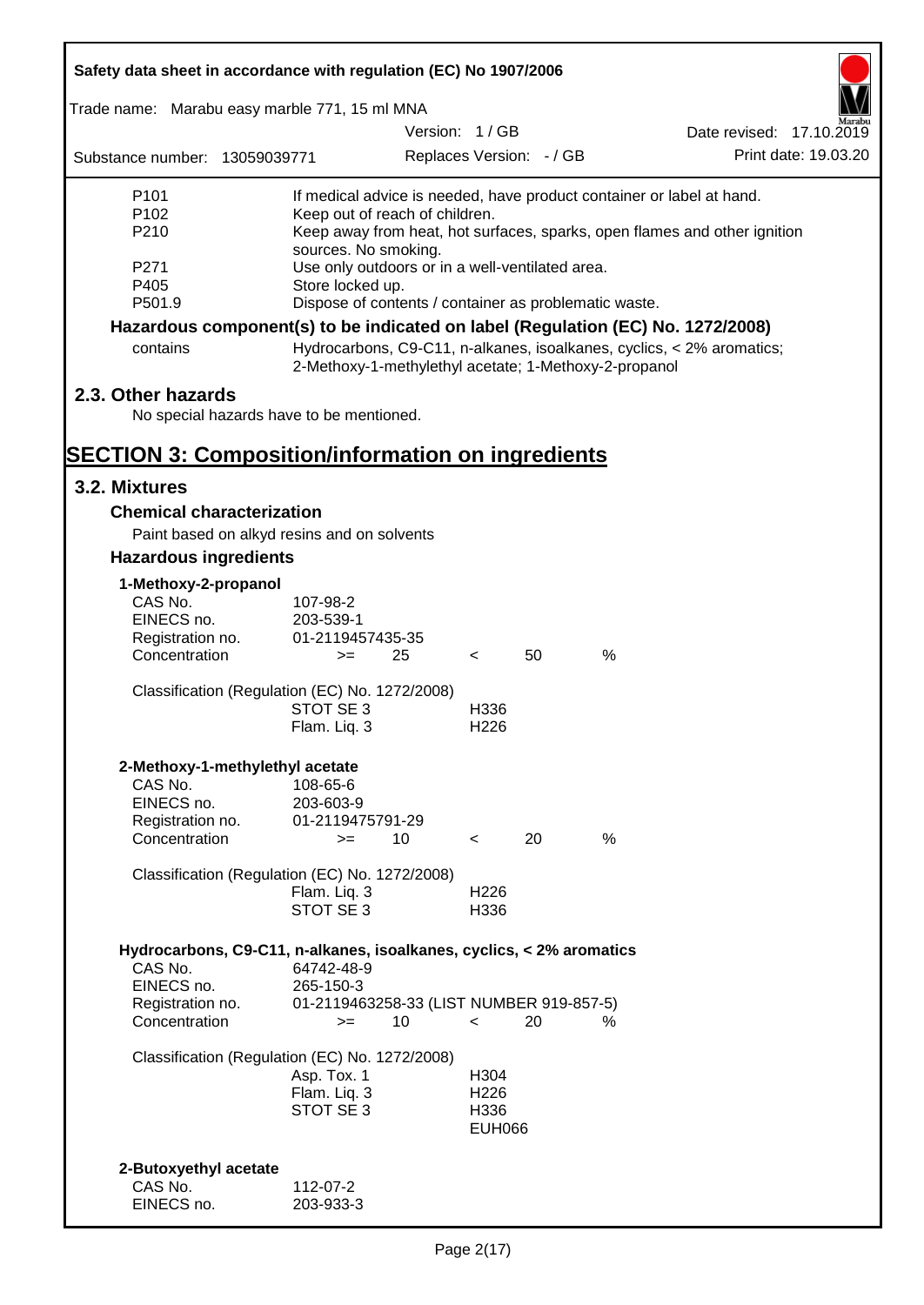## **Safety data sheet in accordance with regulation (EC) No 1907/2006** Substance number: 13059039771 Version: 1 / GB Replaces Version:  $-$  / GB Print date: 19.03.20 Date revised: 17.10.2019 Trade name: Marabu easy marble 771, 15 ml MNA Registration no. 01-2119475112-47  $\text{Concentration}$   $\geq$  1 < 10 % Classification (Regulation (EC) No. 1272/2008) Acute Tox. 4 H332 Acute Tox. 4 H312 Acute Tox. 4 H302 **2-Methoxypropanol** CAS No. 1589-47-5 EINECS no. 216-455-5  $\text{Concentration}$   $\rightarrow$  0.1 < 0.3 % Classification (Regulation (EC) No. 1272/2008) Skin Irrit. 2 H315 STOT SE 3 H335 Repr. 1B H360D Flam. Liq. 3 H226 Eye Dam. 1 H318

## **SECTION 4: First aid measures**

## **4.1. Description of first aid measures**

### **General information**

In all cases of doubt, or when symptoms persist, seek medical attention. Never give anything by mouth to an unconscious person. If unconscious place in recovery position and seek medical advice.

#### **After inhalation**

Remove to fresh air, keep patient warm and at rest. If breathing is irregular or stopped, administer artificial respiration.

#### **After skin contact**

Remove contaminated clothing. Wash skin thoroughly with soap and water or use recognised skin cleanser. Do NOT use solvents or thinners.

#### **After eye contact**

Remove contact lenses, irrigate copiously with clean, fresh water, holding the eyelids apart for at least 10 minutes and seek immediate medical advice.

#### **After ingestion**

If accidentally swallowed rinse the mouth with plenty of water (only if the person is conscious) and obtain immediate medical attention. Keep at rest. Do NOT induce vomiting.

# **4.2. Most important symptoms and effects, both acute and delayed**

Until now no symptoms known so far.

## **4.3. Indication of any immediate medical attention and special treatment needed**

### **Hints for the physician / treatment**

Treat symptomatically

## **SECTION 5: Firefighting measures**

## **5.1. Extinguishing media**

## **Suitable extinguishing media**

Recommended: alcohol resistant foam, CO2, powders, water spray/mist, Not be used for safety reasons: water jet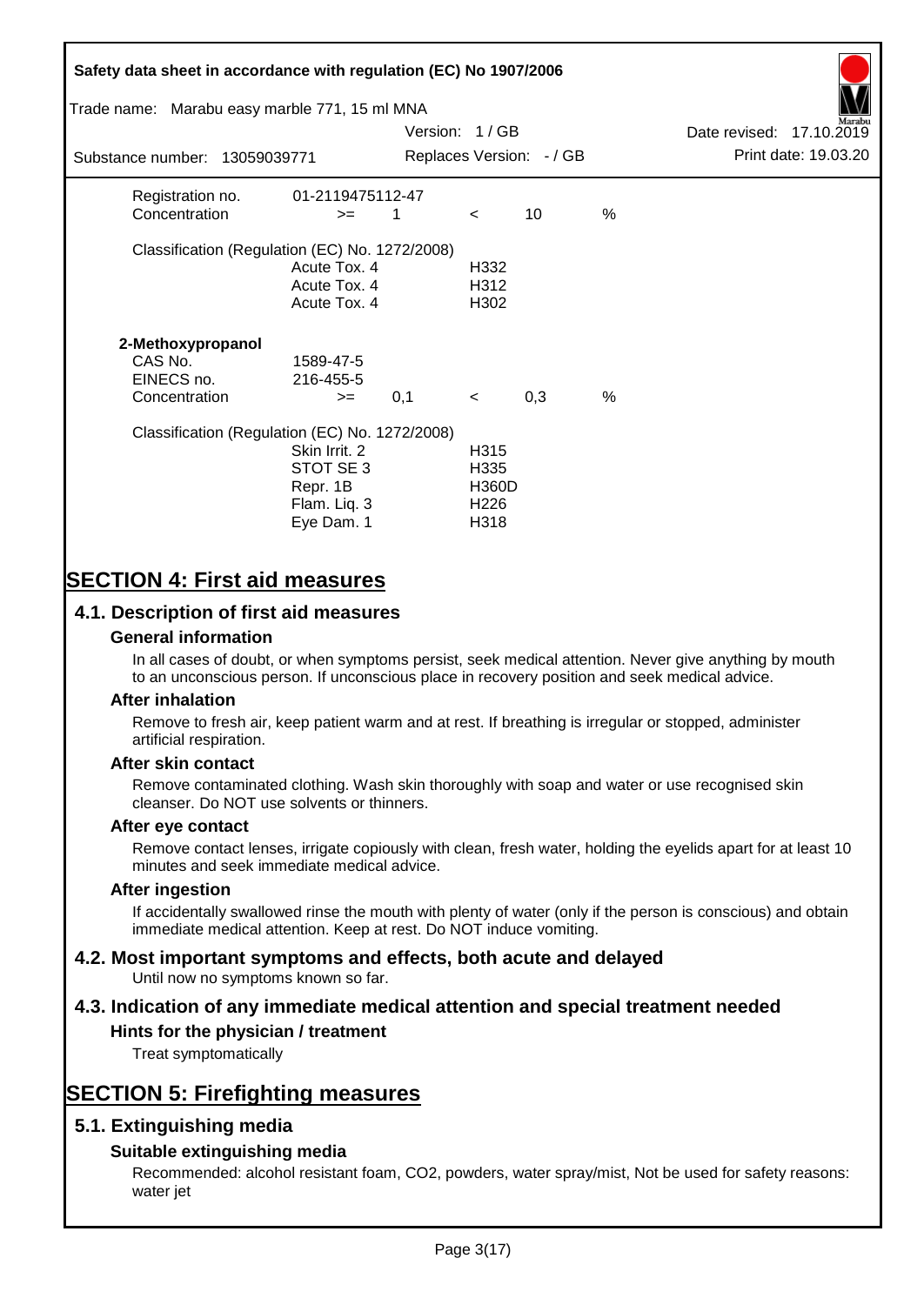#### **Safety data sheet in accordance with regulation (EC) No 1907/2006**

Trade name: Marabu easy marble 771, 15 ml MNA

Version: 1 / GB

Replaces Version: - / GB Print date: 19.03.20 Date revised: 17.10.2

Substance number: 13059039771

## **5.2. Special hazards arising from the substance or mixture**

In the event of fire the following can be released: Carbon dioxide (CO2); Carbon monoxide (CO); dense black smoke; Nitrogen oxides (NOx)

## **5.3. Advice for firefighters**

#### **Special protective equipment for fire-fighting**

Cool closed containers exposed to fire with water. Do not allow run-off from fire fighting to enter drains or water courses.

## **SECTION 6: Accidental release measures**

#### **6.1. Personal precautions, protective equipment and emergency procedures**

Exclude sources of ignition and ventilate the area. Avoid breathing vapours. Refer to protective measures listed in Sections 7 and 8.

#### **6.2. Environmental precautions**

Do not allow to enter drains or waterways. If the product contaminates lakes, rivers or sewage, inform appropriate authorities in accordance with local regulations.

#### **6.3. Methods and material for containment and cleaning up**

Contain and collect spillage with non-combustible absorbent materials, e.g. sand, earth, vermiculite, diatomaceous earth and place in container for disposal according to local regulations (see section 13). Clean preferably with a detergent - avoid use of solvents.

#### **6.4. Reference to other sections**

Information regarding Safe handling, see Section 7. Information regarding personal protective measures, see Section 8. Information regarding waste disposal, see Section 13.

## **SECTION 7: Handling and storage**

## **7.1. Precautions for safe handling**

#### **Advice on safe handling**

Prevent the creation of flammable or explosive concentrations of vapour in air and avoid vapour concentration higher than the occupational exposure limits. In addition, the product should only be used in areas from which all naked lights and other sources of ignition have been excluded. Electrical equipment should be protected to the appropriate standard. Mixture may charge electrostatically: always use earthing leads when transferring from one container to another. Operators should wear anti-static footwear and clothing and floors should be of the conducting type. Isolate from sources of heat, sparks and open flame. No sparking tools should be used. Avoid skin and eye contact. Avoid the inhalation of particulates and spray mist arising from the application of this mixture. Smoking, eating and drinking shall be prohibited in application area. For personal protection see Section 8. Never use pressure to empty: container is not a pressure vessel. Always keep in containers of same material as the original one. Comply with the health and safety at work laws. Do not allow to enter drains or water courses.

#### **Advice on protection against fire and explosion**

Vapours are heavier than air and may spread along floors. Vapours may form explosive mixtures with air.

#### **Classification of fires / temperature class / Ignition group / Dust explosion class**

Classification of fires B (Combustible liquid substances) Temperature class T4

## **7.2. Conditions for safe storage, including any incompatibilities Requirements for storage rooms and vessels**

Electrical installations/working materials must comply with the local applied technological safety standards. Storage rooms in which filling operations take place must have a conducting floor. Store in accordance with national regulation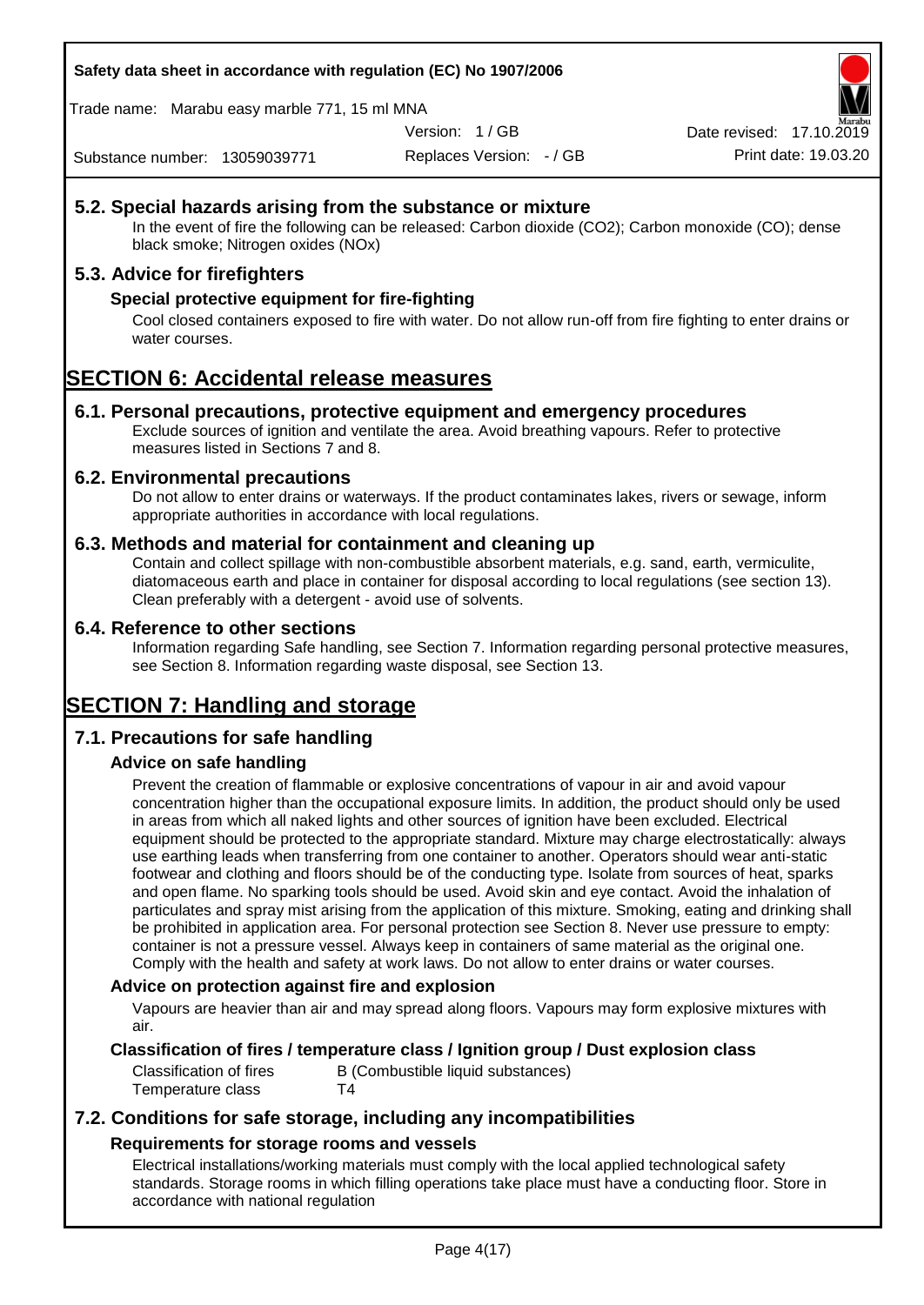| Safety data sheet in accordance with regulation (EC) No 1907/2006                                                                                                                                                                                                                                                 |                          |                                          |     |        |                          |
|-------------------------------------------------------------------------------------------------------------------------------------------------------------------------------------------------------------------------------------------------------------------------------------------------------------------|--------------------------|------------------------------------------|-----|--------|--------------------------|
| Trade name: Marabu easy marble 771, 15 ml MNA                                                                                                                                                                                                                                                                     |                          |                                          |     |        |                          |
|                                                                                                                                                                                                                                                                                                                   |                          | Version: 1/GB                            |     |        | Date revised: 17.10.2019 |
| Substance number: 13059039771                                                                                                                                                                                                                                                                                     |                          | Replaces Version: - / GB                 |     |        | Print date: 19.03.20     |
| Hints on storage assembly                                                                                                                                                                                                                                                                                         |                          |                                          |     |        |                          |
| Store away from oxidising agents, from strongly alkaline and strongly acid materials.                                                                                                                                                                                                                             |                          |                                          |     |        |                          |
| <b>Further information on storage conditions</b>                                                                                                                                                                                                                                                                  |                          |                                          |     |        |                          |
| Observe label precautions. Store between 15 and 30 °C in a dry, well ventilated place away from<br>sources of heat and direct sunlight. Keep container tightly closed. Keep away from sources of ignition.<br>No smoking. Prevent unauthorised access. Containers which are opened must be carefully resealed and |                          |                                          |     |        |                          |
| kept upright to prevent leakage.<br>7.3. Specific end use(s)                                                                                                                                                                                                                                                      |                          |                                          |     |        |                          |
| Paint                                                                                                                                                                                                                                                                                                             |                          |                                          |     |        |                          |
| <b>SECTION 8: Exposure controls/personal protection</b>                                                                                                                                                                                                                                                           |                          |                                          |     |        |                          |
| 8.1. Control parameters                                                                                                                                                                                                                                                                                           |                          |                                          |     |        |                          |
| <b>Exposure limit values</b>                                                                                                                                                                                                                                                                                      |                          |                                          |     |        |                          |
| 2-Methoxy-1-methylethyl acetate<br>List                                                                                                                                                                                                                                                                           | EH40                     |                                          |     |        |                          |
| <b>Type</b>                                                                                                                                                                                                                                                                                                       | WEL                      |                                          |     |        |                          |
| Value                                                                                                                                                                                                                                                                                                             | 274                      | mg/m <sup>3</sup>                        | 50  | ppm(V) |                          |
| Short term exposure limit<br>Skin resorption / sensibilisation: Sk;                                                                                                                                                                                                                                               | 548                      | mg/m <sup>3</sup><br><b>Status: 2011</b> | 100 | ppm(V) |                          |
| 1-Methoxy-2-propanol                                                                                                                                                                                                                                                                                              |                          |                                          |     |        |                          |
| List                                                                                                                                                                                                                                                                                                              | <b>EH40</b>              |                                          |     |        |                          |
| <b>Type</b>                                                                                                                                                                                                                                                                                                       | WEL                      |                                          |     |        |                          |
| Value                                                                                                                                                                                                                                                                                                             | 375                      | mg/m <sup>3</sup>                        | 100 | ppm(V) |                          |
| Short term exposure limit<br>Skin resorption / sensibilisation: Sk;                                                                                                                                                                                                                                               | 560                      | mg/m <sup>3</sup><br><b>Status: 2011</b> | 150 | ppm(V) |                          |
| 2-Butoxyethyl acetate                                                                                                                                                                                                                                                                                             |                          |                                          |     |        |                          |
| List                                                                                                                                                                                                                                                                                                              | <b>EH40</b>              |                                          |     |        |                          |
| Type                                                                                                                                                                                                                                                                                                              | WEL                      |                                          |     |        |                          |
| Value                                                                                                                                                                                                                                                                                                             | 133                      |                                          | 20  | ppm(V) |                          |
| Short term exposure limit<br>Skin resorption / sensibilisation: Sk;                                                                                                                                                                                                                                               | 332                      | <b>Status: 2011</b>                      | 50  | ppm(V) |                          |
| <b>Derived No/Minimal Effect Levels (DNEL/DMEL)</b>                                                                                                                                                                                                                                                               |                          |                                          |     |        |                          |
| Hydrocarbons, C9-C11, n-alkanes, isoalkanes, cyclics, < 2% aromatics                                                                                                                                                                                                                                              |                          |                                          |     |        |                          |
| Type of value                                                                                                                                                                                                                                                                                                     |                          | Derived No Effect Level (DNEL)           |     |        |                          |
| Reference group                                                                                                                                                                                                                                                                                                   | Worker                   |                                          |     |        |                          |
| Duration of exposure<br>Route of exposure                                                                                                                                                                                                                                                                         | Long term<br>dermal      |                                          |     |        |                          |
| Mode of action                                                                                                                                                                                                                                                                                                    | Systemic effects         |                                          |     |        |                          |
| Concentration                                                                                                                                                                                                                                                                                                     |                          | 300                                      |     | mg/kg  |                          |
| Type of value                                                                                                                                                                                                                                                                                                     |                          | Derived No Effect Level (DNEL)           |     |        |                          |
| Reference group                                                                                                                                                                                                                                                                                                   | Consumer                 |                                          |     |        |                          |
| Duration of exposure                                                                                                                                                                                                                                                                                              | Long term                |                                          |     |        |                          |
| Route of exposure<br>Mode of action                                                                                                                                                                                                                                                                               | oral<br>Systemic effects |                                          |     |        |                          |
| Concentration                                                                                                                                                                                                                                                                                                     |                          | 300                                      |     | mg/kg  |                          |
| Type of value                                                                                                                                                                                                                                                                                                     |                          | Derived No Effect Level (DNEL)           |     |        |                          |
| Reference group                                                                                                                                                                                                                                                                                                   | Consumer                 |                                          |     |        |                          |
| Duration of exposure                                                                                                                                                                                                                                                                                              | Long term                |                                          |     |        |                          |
| Route of exposure                                                                                                                                                                                                                                                                                                 | dermal                   |                                          |     |        |                          |
| Mode of action<br>Concentration                                                                                                                                                                                                                                                                                   | Systemic effects         | 300                                      |     | mg/kg  |                          |
|                                                                                                                                                                                                                                                                                                                   |                          |                                          |     |        |                          |

Г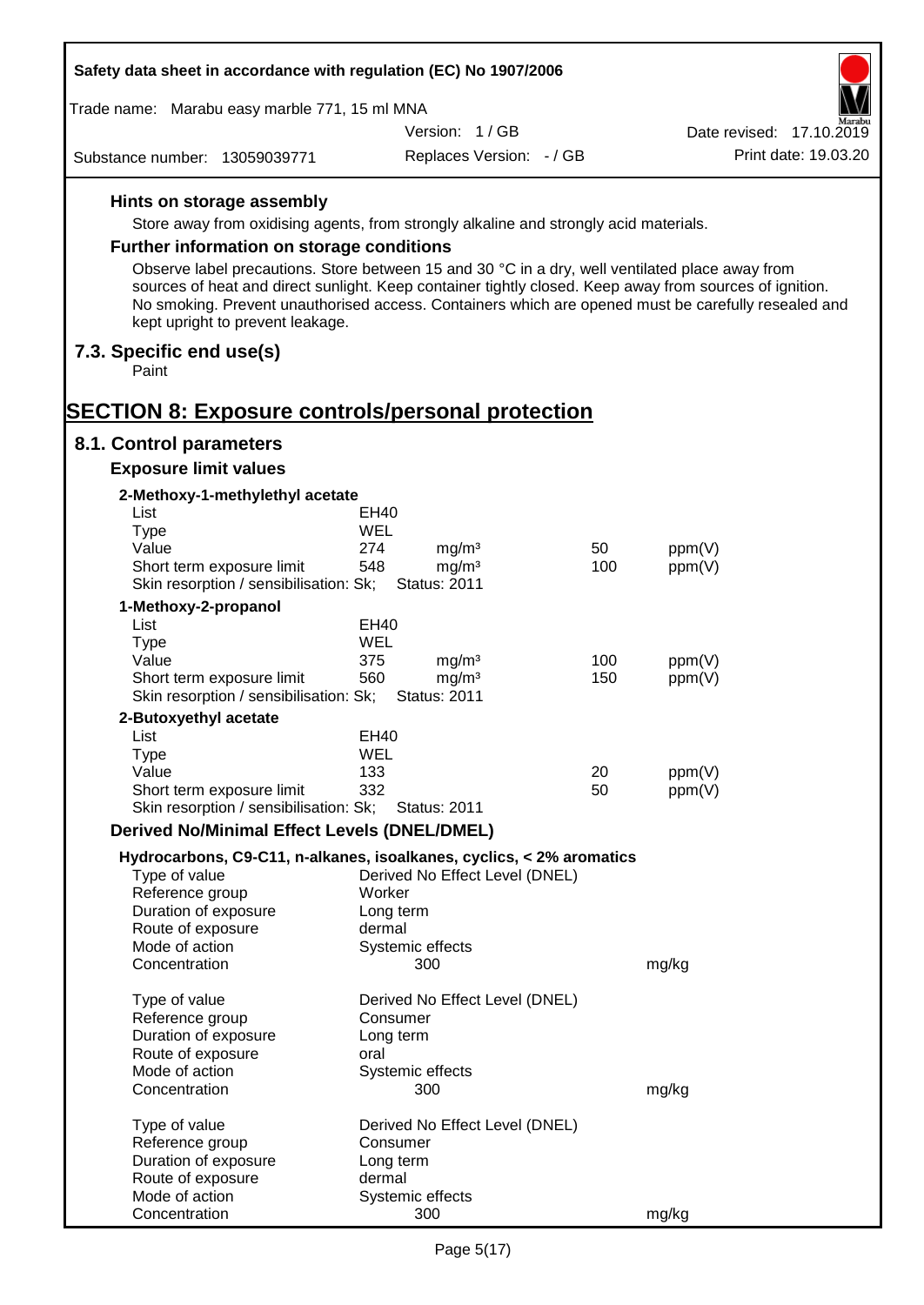|                                               | Safety data sheet in accordance with regulation (EC) No 1907/2006 |                          |  |  |  |  |
|-----------------------------------------------|-------------------------------------------------------------------|--------------------------|--|--|--|--|
| Trade name: Marabu easy marble 771, 15 ml MNA |                                                                   |                          |  |  |  |  |
|                                               | Version: 1/GB                                                     | Date revised: 17.10.2019 |  |  |  |  |
| Substance number: 13059039771                 | Replaces Version: - / GB                                          | Print date: 19.03.20     |  |  |  |  |
| Type of value                                 | Derived No Effect Level (DNEL)                                    |                          |  |  |  |  |
| Reference group                               | Consumer                                                          |                          |  |  |  |  |
| Duration of exposure                          | Long term                                                         |                          |  |  |  |  |
| Route of exposure                             | inhalative                                                        |                          |  |  |  |  |
| Mode of action                                | Systemic effects                                                  |                          |  |  |  |  |
| Concentration                                 | 900                                                               | mg/m <sup>3</sup>        |  |  |  |  |
| Type of value                                 | Derived No Effect Level (DNEL)                                    |                          |  |  |  |  |
| Reference group                               | Worker                                                            |                          |  |  |  |  |
| Duration of exposure                          | Long term                                                         |                          |  |  |  |  |
| Route of exposure                             | inhalative                                                        |                          |  |  |  |  |
| Mode of action                                | Systemic effects                                                  |                          |  |  |  |  |
| Concentration                                 | 1500                                                              | mg/m <sup>3</sup>        |  |  |  |  |
| 2-Methoxy-1-methylethyl acetate               |                                                                   |                          |  |  |  |  |
| Type of value                                 | Derived No Effect Level (DNEL)                                    |                          |  |  |  |  |
| Reference group                               | Worker                                                            |                          |  |  |  |  |
| Duration of exposure                          | Long term                                                         |                          |  |  |  |  |
| Route of exposure                             | dermal                                                            |                          |  |  |  |  |
| Mode of action                                | Systemic effects                                                  |                          |  |  |  |  |
| Concentration                                 | 796                                                               | mg/kg/d                  |  |  |  |  |
| Type of value                                 | Derived No Effect Level (DNEL)                                    |                          |  |  |  |  |
| Reference group                               | Worker                                                            |                          |  |  |  |  |
| Duration of exposure                          | Long term                                                         |                          |  |  |  |  |
| Route of exposure                             | inhalative                                                        |                          |  |  |  |  |
| Mode of action                                | Systemic effects                                                  |                          |  |  |  |  |
| Concentration                                 | 275                                                               | mg/m <sup>3</sup>        |  |  |  |  |
| Type of value                                 | Derived No Effect Level (DNEL)                                    |                          |  |  |  |  |
| Reference group                               | Consumer                                                          |                          |  |  |  |  |
| Duration of exposure                          | Long term                                                         |                          |  |  |  |  |
| Route of exposure                             | dermal                                                            |                          |  |  |  |  |
| Mode of action                                | Systemic effects                                                  |                          |  |  |  |  |
| Concentration                                 | 320                                                               | mg/kg/d                  |  |  |  |  |
| Type of value                                 | Derived No Effect Level (DNEL)                                    |                          |  |  |  |  |
| Reference group                               | Consumer                                                          |                          |  |  |  |  |
| Duration of exposure                          | Long term                                                         |                          |  |  |  |  |
| Route of exposure                             | inhalative                                                        |                          |  |  |  |  |
| Mode of action                                | Systemic effects                                                  |                          |  |  |  |  |
| Concentration                                 | 33                                                                | mg/m <sup>3</sup>        |  |  |  |  |
| Type of value                                 | Derived No Effect Level (DNEL)                                    |                          |  |  |  |  |
| Reference group                               | Consumer                                                          |                          |  |  |  |  |
| Duration of exposure                          | Long term                                                         |                          |  |  |  |  |
| Route of exposure                             | inhalative                                                        |                          |  |  |  |  |
| Mode of action                                | Local effects                                                     |                          |  |  |  |  |
| Concentration                                 | 33                                                                | mg/m <sup>3</sup>        |  |  |  |  |
| Type of value                                 | Derived No Effect Level (DNEL)                                    |                          |  |  |  |  |
| Reference group                               | Consumer                                                          |                          |  |  |  |  |
| Duration of exposure                          | Long term                                                         |                          |  |  |  |  |
| Route of exposure                             | oral                                                              |                          |  |  |  |  |
| Mode of action                                | Systemic effects                                                  |                          |  |  |  |  |
| Concentration                                 | 36                                                                | mg/kg/d                  |  |  |  |  |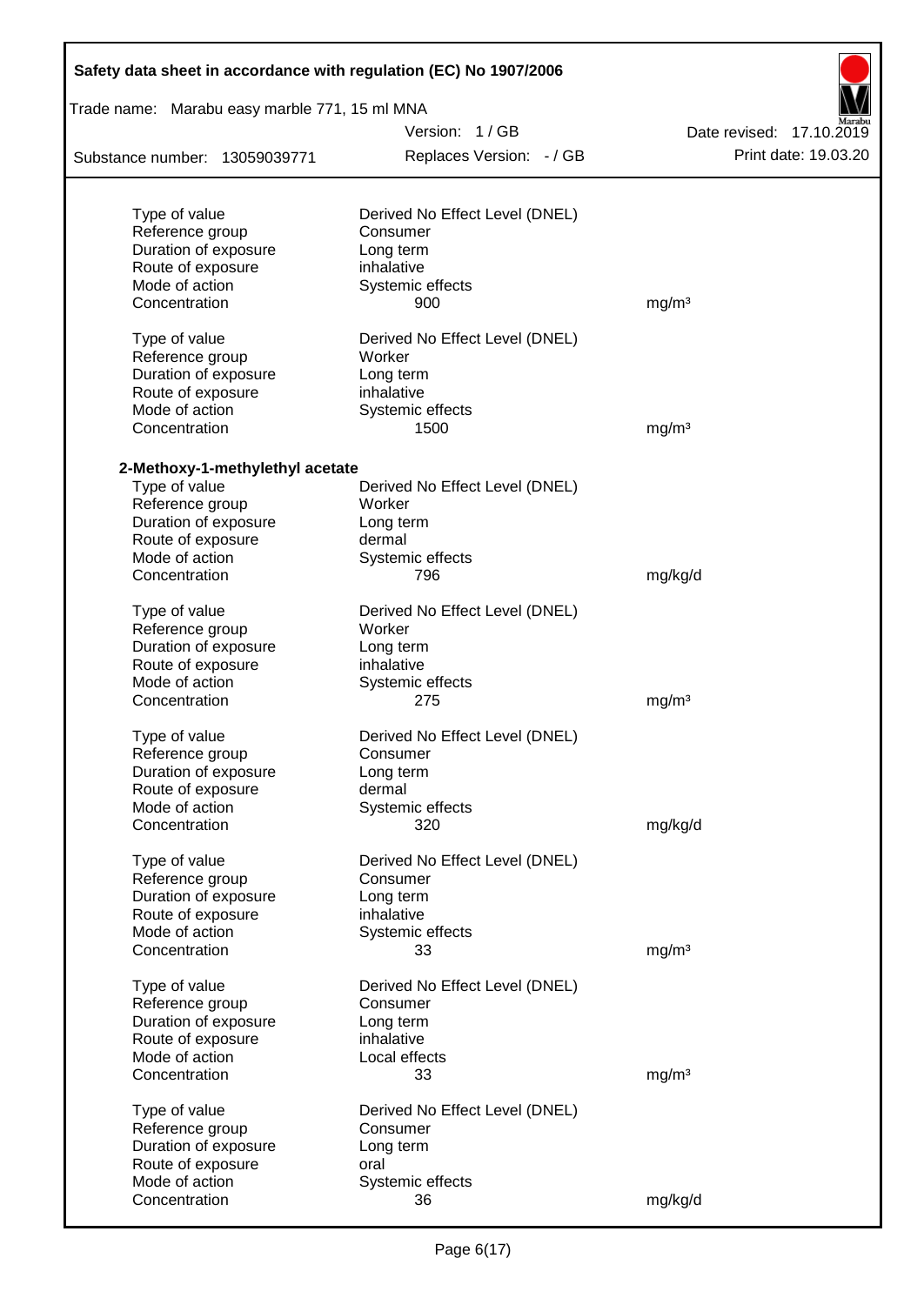| Safety data sheet in accordance with regulation (EC) No 1907/2006 |                                |                          |
|-------------------------------------------------------------------|--------------------------------|--------------------------|
| Trade name: Marabu easy marble 771, 15 ml MNA                     |                                |                          |
|                                                                   | Version: 1/GB                  | Date revised: 17.10.2019 |
| Substance number: 13059039771                                     | Replaces Version: - / GB       | Print date: 19.03.20     |
| Type of value                                                     | Derived No Effect Level (DNEL) |                          |
| Reference group                                                   | Worker                         |                          |
| Duration of exposure                                              | Lifetime                       |                          |
| Route of exposure                                                 | inhalative                     |                          |
| Mode of action                                                    | Local effects                  |                          |
| Concentration                                                     | 550                            | mg/m <sup>3</sup>        |
| 1-Methoxy-2-propanol                                              |                                |                          |
| Type of value                                                     | Derived No Effect Level (DNEL) |                          |
| Reference group                                                   | Worker                         |                          |
| Duration of exposure                                              | Acute                          |                          |
| Route of exposure                                                 | inhalative                     |                          |
| Mode of action                                                    | Local effects                  |                          |
| Concentration                                                     | 553,5                          | mg/m <sup>3</sup>        |
| Type of value                                                     | Derived No Effect Level (DNEL) |                          |
| Reference group                                                   | Worker                         |                          |
| Duration of exposure                                              | Long term                      |                          |
| Route of exposure                                                 | dermal                         |                          |
| Mode of action                                                    | Systemic effects               |                          |
| Concentration                                                     | 50,6                           | mg/person/<br>d          |
| Type of value                                                     | Derived No Effect Level (DNEL) |                          |
| Reference group                                                   | Worker                         |                          |
| Duration of exposure                                              | Long term                      |                          |
| Route of exposure                                                 | inhalative                     |                          |
| Mode of action                                                    | Systemic effects               |                          |
| Concentration                                                     | 369                            | mg/m <sup>3</sup>        |
| Type of value                                                     | Derived No Effect Level (DNEL) |                          |
| Reference group                                                   | <b>General Population</b>      |                          |
| Duration of exposure                                              | Long term                      |                          |
| Route of exposure                                                 | dermal                         |                          |
| Mode of action                                                    | Systemic effects               |                          |
| Concentration                                                     | 18,1                           | mg/kg                    |
| Type of value                                                     | Derived No Effect Level (DNEL) |                          |
| Reference group                                                   | <b>General Population</b>      |                          |
| Duration of exposure                                              | Long term<br>inhalative        |                          |
| Route of exposure<br>Mode of action                               | Systemic effects               |                          |
| Concentration                                                     | 43,9                           | mg/m <sup>3</sup>        |
| Type of value                                                     | Derived No Effect Level (DNEL) |                          |
| Reference group                                                   | <b>General Population</b>      |                          |
| Duration of exposure                                              | Long term                      |                          |
| Route of exposure                                                 | oral                           |                          |
| Mode of action                                                    | Systemic effects               |                          |
| Concentration                                                     | 3,3                            | mg/kg/d                  |
| 2-Butoxyethyl acetate                                             |                                |                          |
| Reference substance                                               | 2-Butoxyethyl acetate          |                          |
| Type of value                                                     | Derived No Effect Level (DNEL) |                          |
| Reference group                                                   | Worker                         |                          |
| Duration of exposure                                              | Long term                      |                          |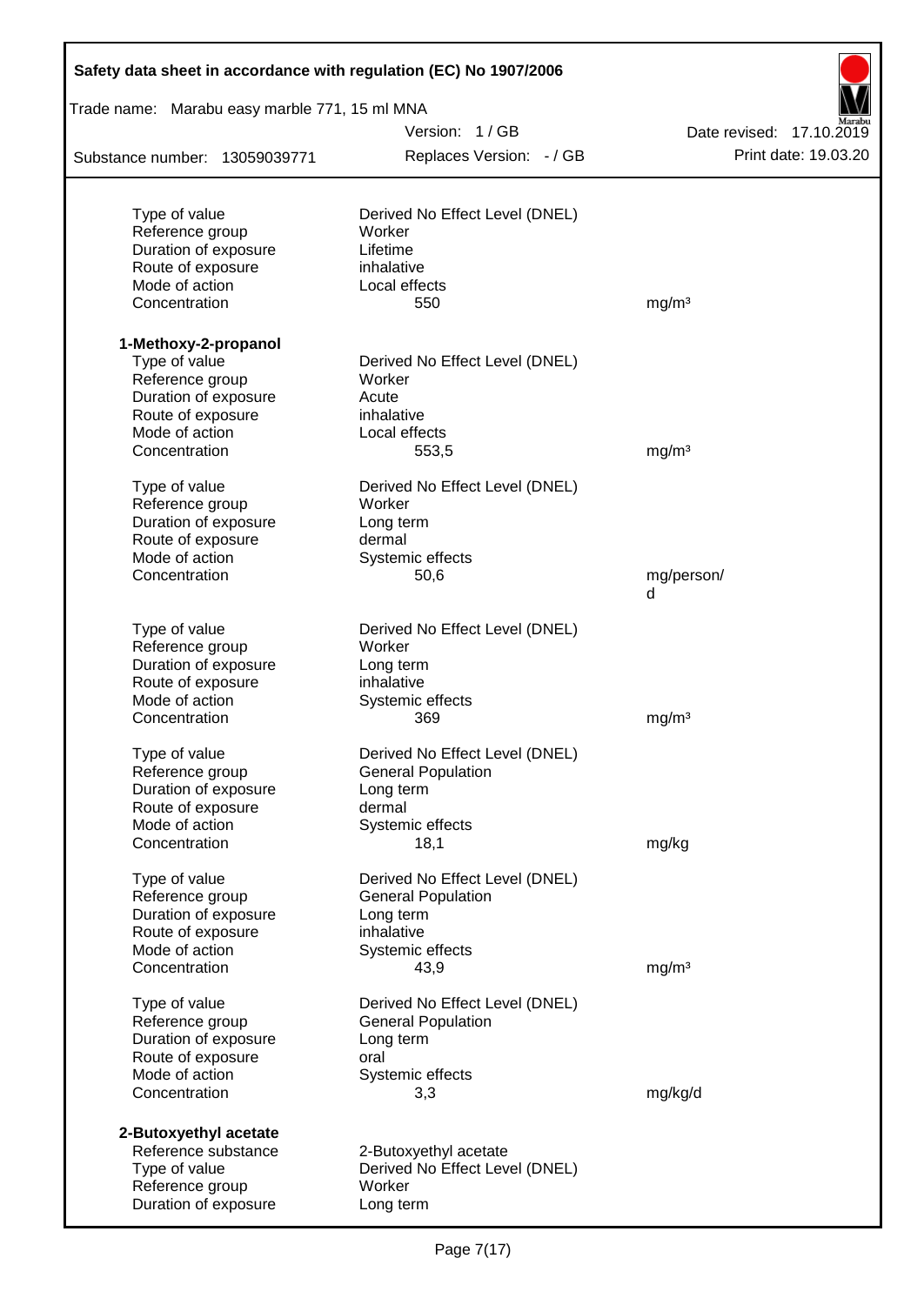| Safety data sheet in accordance with regulation (EC) No 1907/2006 |                                                         |                                                  |
|-------------------------------------------------------------------|---------------------------------------------------------|--------------------------------------------------|
| Trade name: Marabu easy marble 771, 15 ml MNA                     |                                                         |                                                  |
| Substance number: 13059039771                                     | Version: 1/GB<br>Replaces Version: - / GB               | Date revised: 17.10.2019<br>Print date: 19.03.20 |
|                                                                   |                                                         |                                                  |
| Route of exposure<br>Mode of action                               | inhalative<br>Systemic effects                          |                                                  |
| Concentration                                                     | 133                                                     | mg/m <sup>3</sup>                                |
|                                                                   | 2-Butoxyethyl acetate                                   |                                                  |
| Type of value                                                     | Derived No Effect Level (DNEL)                          |                                                  |
| Reference group                                                   | Worker                                                  |                                                  |
| Duration of exposure<br>Route of exposure                         | Short term<br>inhalative                                |                                                  |
| Mode of action                                                    | Local effects                                           |                                                  |
| Concentration                                                     | 333                                                     | mg/m <sup>3</sup>                                |
|                                                                   | 2-Butoxyethyl acetate                                   |                                                  |
| Type of value                                                     | Derived No Effect Level (DNEL)                          |                                                  |
| Reference group                                                   | Worker                                                  |                                                  |
| Duration of exposure                                              | Long term                                               |                                                  |
| Route of exposure<br>Mode of action                               | dermal                                                  |                                                  |
| Concentration                                                     | Systemic effects<br>169                                 | mg/kg/d                                          |
|                                                                   | 2-Butoxyethyl acetate                                   |                                                  |
| Type of value                                                     | Derived No Effect Level (DNEL)                          |                                                  |
| Reference group                                                   | Worker                                                  |                                                  |
| Duration of exposure                                              | Short term                                              |                                                  |
| Route of exposure<br>Mode of action                               | dermal                                                  |                                                  |
| Concentration                                                     | Systemic effects<br>120                                 | mg/kg/d                                          |
|                                                                   | 2-Butoxyethyl acetate                                   |                                                  |
| Type of value                                                     | Derived No Effect Level (DNEL)                          |                                                  |
| Reference group                                                   | <b>General Population</b>                               |                                                  |
| Duration of exposure                                              | Long term                                               |                                                  |
| Route of exposure                                                 | inhalative                                              |                                                  |
| Mode of action<br>Concentration                                   | Systemic effects<br>80                                  | mg/m <sup>3</sup>                                |
|                                                                   |                                                         |                                                  |
| Type of value                                                     | 2-Butoxyethyl acetate<br>Derived No Effect Level (DNEL) |                                                  |
| Reference group                                                   | <b>General Population</b>                               |                                                  |
| Duration of exposure                                              | Short term                                              |                                                  |
| Route of exposure                                                 | inhalative                                              |                                                  |
| Mode of action                                                    | Local effects                                           |                                                  |
| Concentration                                                     | 200                                                     | mg/m <sup>3</sup>                                |
|                                                                   | 2-Butoxyethyl acetate                                   |                                                  |
| Type of value                                                     | Derived No Effect Level (DNEL)                          |                                                  |
| Reference group<br>Duration of exposure                           | <b>General Population</b><br>Long term                  |                                                  |
| Route of exposure                                                 | dermal                                                  |                                                  |
| Mode of action                                                    | Systemic effects                                        |                                                  |
| Concentration                                                     | 102                                                     | mg/kg/d                                          |
|                                                                   | 2-Butoxyethyl acetate                                   |                                                  |
| Type of value                                                     | Derived No Effect Level (DNEL)                          |                                                  |
| Reference group<br>Duration of exposure                           | <b>General Population</b><br>Short term                 |                                                  |
| Route of exposure                                                 | dermal                                                  |                                                  |
| Mode of action                                                    | Systemic effects                                        |                                                  |

Г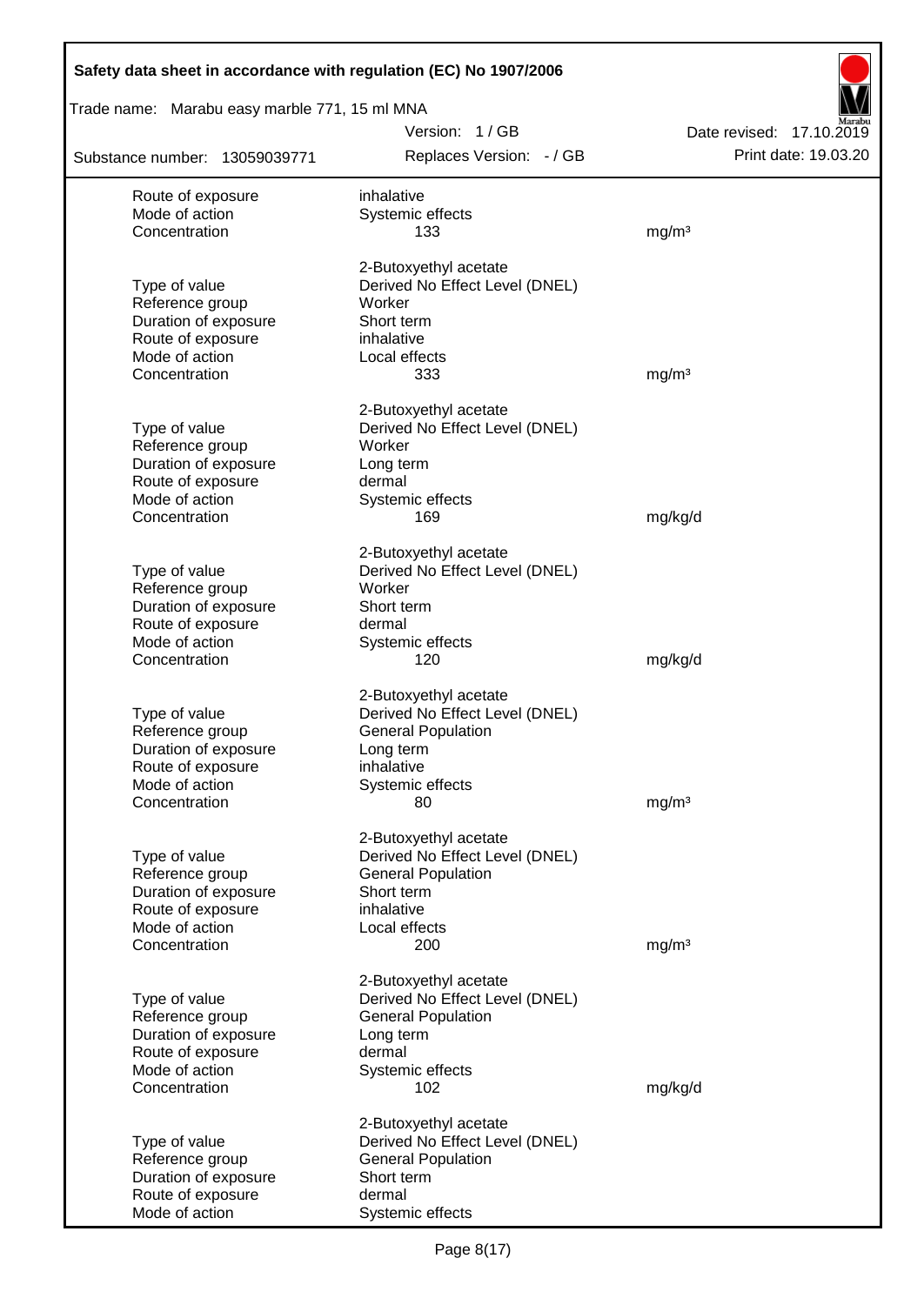| Safety data sheet in accordance with regulation (EC) No 1907/2006                                                |                                                                                                                                      |                          |
|------------------------------------------------------------------------------------------------------------------|--------------------------------------------------------------------------------------------------------------------------------------|--------------------------|
| Trade name: Marabu easy marble 771, 15 ml MNA                                                                    |                                                                                                                                      |                          |
|                                                                                                                  | Version: 1/GB                                                                                                                        | Date revised: 17.10.2019 |
| Substance number: 13059039771                                                                                    | Replaces Version: - / GB                                                                                                             | Print date: 19.03.20     |
| Concentration                                                                                                    | 72                                                                                                                                   | mg/kg/d                  |
| Type of value<br>Reference group<br>Duration of exposure<br>Route of exposure<br>Mode of action<br>Concentration | 2-Butoxyethyl acetate<br>Derived No Effect Level (DNEL)<br><b>General Population</b><br>Long term<br>oral<br>Systemic effects<br>8,6 | mg/kg/d                  |
| Type of value<br>Reference group<br>Duration of exposure<br>Route of exposure<br>Mode of action<br>Concentration | 2-Butoxyethyl acetate<br>Derived No Effect Level (DNEL)<br><b>General Population</b><br>Short term<br>oral<br>Systemic effects<br>36 | mg/kg/d                  |
| <b>Predicted No Effect Concentration (PNEC)</b>                                                                  |                                                                                                                                      |                          |
| 2-Methoxy-1-methylethyl acetate<br>Reference substance<br>Type of value<br><b>Type</b><br>Concentration          | 2-Methoxy-1-methylethyl acetate<br><b>PNEC</b><br>Freshwater<br>0,635                                                                | mg/l                     |
| Type of value<br><b>Type</b><br>Concentration                                                                    | <b>PNEC</b><br>Freshwater sediment<br>3,29                                                                                           | mg/kg                    |
| Type of value<br>Type<br>Concentration<br>Source                                                                 | <b>PNEC</b><br>Soil<br>0,29<br>Literature value                                                                                      | mg/kg                    |
| Type of value<br><b>Type</b><br>Concentration<br>Source                                                          | <b>PNEC</b><br>Sewage treatment plant (STP)<br>100<br>Literature value                                                               | mg/l                     |
| Type of value<br><b>Type</b><br>Concentration<br>Source                                                          | <b>PNEC</b><br>Marine sediment<br>0,329<br>Literature value                                                                          | mg/kg                    |
| Type of value<br><b>Type</b><br>Concentration                                                                    | <b>PNEC</b><br>Saltwater<br>0,0635                                                                                                   | mg/l                     |
| 1-Methoxy-2-propanol<br>Type of value<br><b>Type</b><br>Concentration                                            | <b>PNEC</b><br>Freshwater<br>10                                                                                                      | mg/l                     |
| Type of value<br><b>Type</b><br>Concentration                                                                    | <b>PNEC</b><br>Water<br>41,6                                                                                                         | mg/kg                    |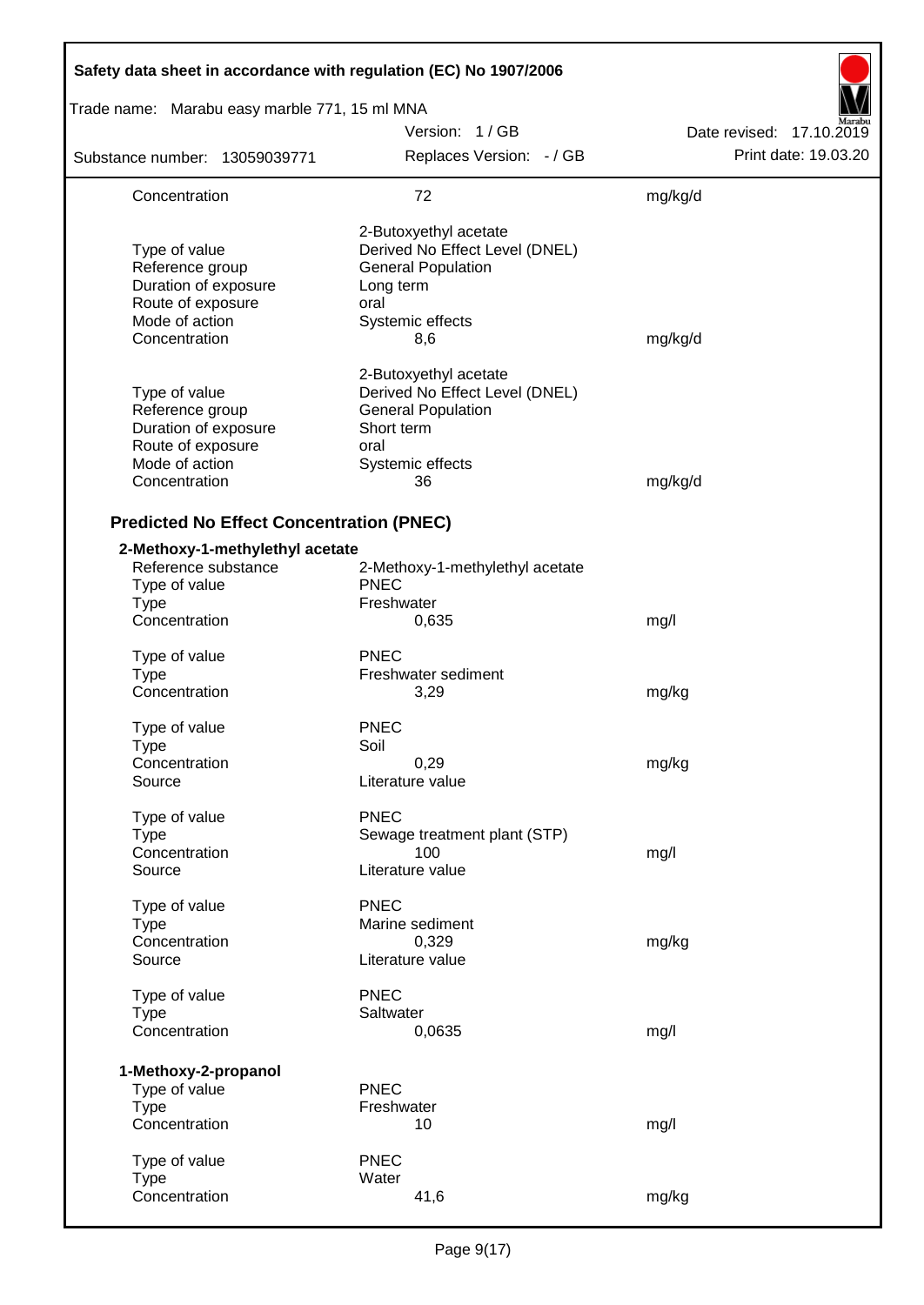| Safety data sheet in accordance with regulation (EC) No 1907/2006                                       |                                                                                      |                                                  |
|---------------------------------------------------------------------------------------------------------|--------------------------------------------------------------------------------------|--------------------------------------------------|
| Trade name: Marabu easy marble 771, 15 ml MNA                                                           |                                                                                      |                                                  |
| Substance number: 13059039771                                                                           | Version: 1/GB<br>Replaces Version: - / GB                                            | Date revised: 17.10.2019<br>Print date: 19.03.20 |
| Type of value<br><b>Type</b><br>Concentration                                                           | <b>PNEC</b><br>Sediment<br>41,6                                                      | mg/kg                                            |
| Type of value<br><b>Type</b><br>Concentration                                                           | <b>PNEC</b><br>Marine sediment<br>4,17                                               | mg/kg                                            |
| Type of value<br><b>Type</b><br>Concentration                                                           | <b>PNEC</b><br>Soil<br>2,47                                                          | mg/kg                                            |
| Type of value<br><b>Type</b><br>Concentration                                                           | <b>PNEC</b><br>Sewage treatment plant (STP)<br>100                                   | mg/l                                             |
| 2-Butoxyethyl acetate<br>Reference substance<br>Type of value<br><b>Type</b><br>Concentration<br>Source | 2-Butoxyethyl acetate<br><b>PNEC</b><br>Water<br>0,304<br>Literature value           | mg/l                                             |
| Type of value<br><b>Type</b><br>Concentration<br>Source                                                 | 2-Butoxyethyl acetate<br><b>PNEC</b><br>Aquatic<br>0,0304<br>Literature value        | g/l                                              |
| Type of value<br><b>Type</b><br>Concentration<br>Source                                                 | 2-Butoxyethyl acetate<br><b>PNEC</b><br>Sediment<br>2,03<br>Literature value         | mg/kg                                            |
| Type of value<br><b>Type</b><br>Concentration<br>Source                                                 | 2-Butoxyethyl acetate<br><b>PNEC</b><br>Marine sediment<br>0,203<br>Literature value | mg/kg                                            |
| Type of value<br><b>Type</b><br>Concentration<br>Source                                                 | 2-Butoxyethyl acetate<br><b>PNEC</b><br>Soil<br>0,68<br>Literature value             | mg/kg                                            |

## **8.2. Exposure controls**

## **Exposure controls**

Provide adequate ventilation. Where reasonably practicable this should be achieved by the use of local exhaust ventilation and good general extraction. If these are not sufficient to maintain concentrations of particulates and solvent vapour below the OEL, suitable respiratory protection must be worn.

### **Respiratory protection**

If workers are exposed to concentrations above the exposure limit they must use appropriate, certified respirators. Full mask, filter A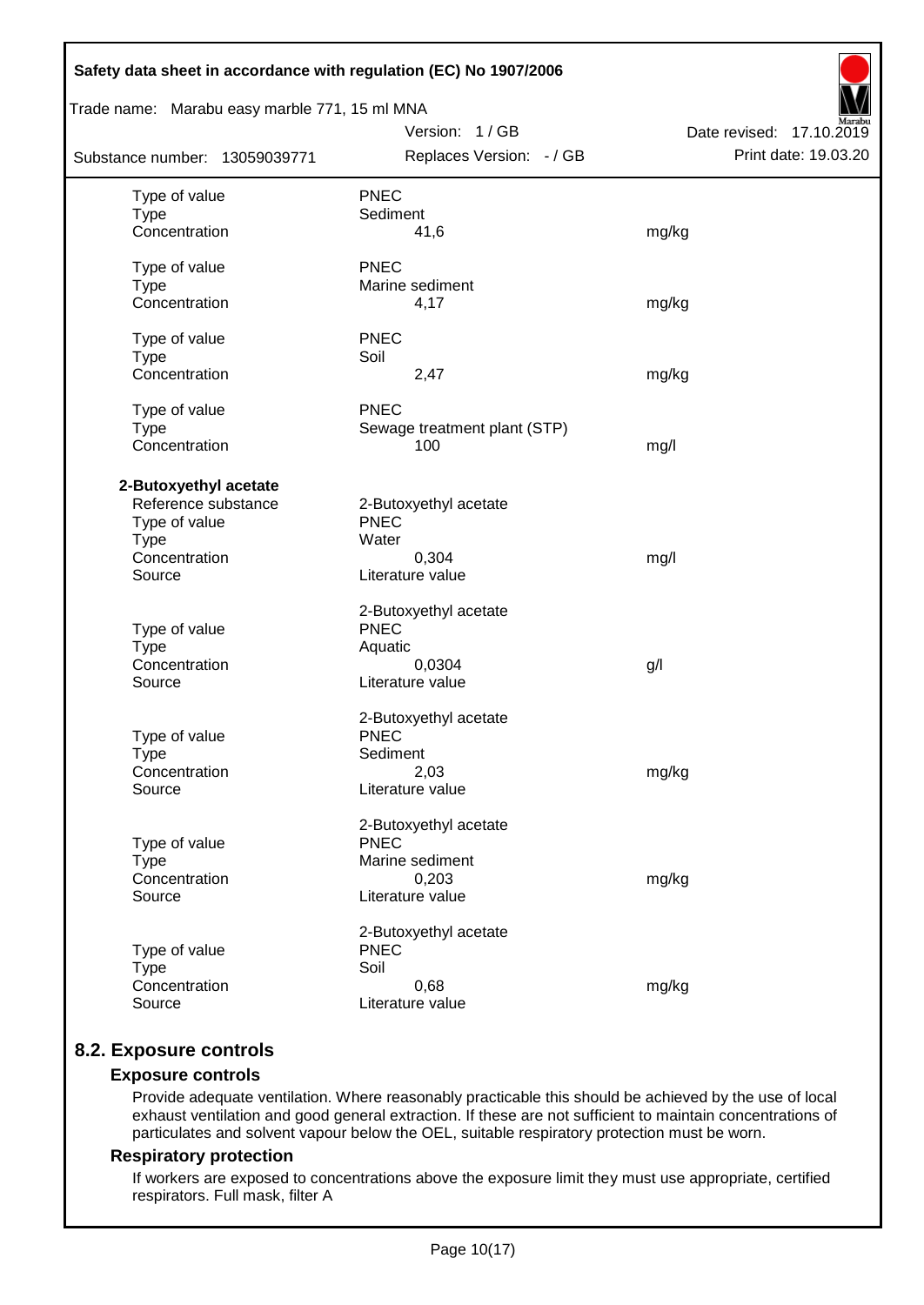| Safety data sheet in accordance with regulation (EC) No 1907/2006 |                                                                                                 |                                                                                                       |
|-------------------------------------------------------------------|-------------------------------------------------------------------------------------------------|-------------------------------------------------------------------------------------------------------|
| Trade name: Marabu easy marble 771, 15 ml MNA                     |                                                                                                 |                                                                                                       |
|                                                                   | Version: 1/GB                                                                                   | Date revised: 17.10.2019                                                                              |
| Substance number: 13059039771                                     | Replaces Version: - / GB                                                                        | Print date: 19.03.20                                                                                  |
|                                                                   |                                                                                                 |                                                                                                       |
| <b>Hand protection</b>                                            |                                                                                                 |                                                                                                       |
| individual or combination of chemicals.                           |                                                                                                 | There is no one glove material or combination of materials that will give unlimited resistance to any |
|                                                                   | For prolonged or repeated handling nitrile rubber gloves with textile undergloves are required. |                                                                                                       |
| <b>Material thickness</b><br>>                                    | 0,5<br>mm                                                                                       |                                                                                                       |
| Breakthrough time<br>$\prec$                                      | 30<br>min                                                                                       |                                                                                                       |
|                                                                   | The breakthrough time must be greater than the end use time of the product.                     | The instructions and information provided by the glove manufacturer on use, storage, maintenance and  |
| replacement must be followed.                                     |                                                                                                 |                                                                                                       |
|                                                                   | Gloves should be replaced regularly and if there is any sign of damage to the glove material.   |                                                                                                       |
|                                                                   | Always ensure that gloves are free from defects and that they are stored and used correctly.    | The performance or effectiveness of the glove may be reduced by physical/ chemical damage and poor    |
| maintenance.                                                      |                                                                                                 |                                                                                                       |
| once exposure has occurred.                                       |                                                                                                 | Barrier creams may help to protect the exposed areas of the skin, they should however not be applied  |
| Eye protection                                                    |                                                                                                 |                                                                                                       |
|                                                                   | Use safety eyewear designed to protect against splash of liquids.                               |                                                                                                       |
| <b>Body protection</b>                                            |                                                                                                 |                                                                                                       |
|                                                                   | Cotton or cotton/synthetic overalls or coveralls are normally suitable.                         |                                                                                                       |
|                                                                   |                                                                                                 |                                                                                                       |
| <b>SECTION 9: Physical and chemical properties</b>                |                                                                                                 |                                                                                                       |
| 9.1. Information on basic physical and chemical properties        |                                                                                                 |                                                                                                       |
| <b>Form</b>                                                       | Liquid                                                                                          |                                                                                                       |
| <b>Colour</b>                                                     | coloured                                                                                        |                                                                                                       |
| <b>Odour</b>                                                      | solvent-like                                                                                    |                                                                                                       |
| <b>Odour threshold</b>                                            |                                                                                                 |                                                                                                       |
| Remarks                                                           | No data available                                                                               |                                                                                                       |
| pH value                                                          |                                                                                                 |                                                                                                       |
| <b>Remarks</b>                                                    | Not applicable                                                                                  |                                                                                                       |
| <b>Melting point</b>                                              |                                                                                                 |                                                                                                       |
| Remarks                                                           | not determined                                                                                  |                                                                                                       |
| <b>Freezing point</b>                                             |                                                                                                 |                                                                                                       |
| Remarks                                                           | not determined                                                                                  |                                                                                                       |
| Initial boiling point and boiling range                           |                                                                                                 |                                                                                                       |
| Value                                                             | 120<br>appr.                                                                                    | $^{\circ}C$                                                                                           |
| Pressure                                                          | 1.013<br>hPa                                                                                    |                                                                                                       |
| Source                                                            | Literature value                                                                                |                                                                                                       |
| <b>Flash point</b>                                                |                                                                                                 |                                                                                                       |
| Value<br>Method                                                   | 30<br>ASTM D 6450 (CCCFP)                                                                       | $^{\circ}C$                                                                                           |
| Evaporation rate (ether $= 1$ ) :                                 |                                                                                                 |                                                                                                       |
| Remarks                                                           | not determined                                                                                  |                                                                                                       |
|                                                                   |                                                                                                 |                                                                                                       |
| <b>Flammability (solid, gas)</b><br>Not applicable                |                                                                                                 |                                                                                                       |
| Upper/lower flammability or explosive limits                      |                                                                                                 |                                                                                                       |

| Opper/lower Hammability or explosive illinity |                  |      |
|-----------------------------------------------|------------------|------|
| Lower explosion limit                         | appr. 0.7        | %(V) |
| Upper explosion limit                         | appr. 13.7       | %(V) |
| Source                                        | Literature value |      |
| Vapour pressure                               |                  |      |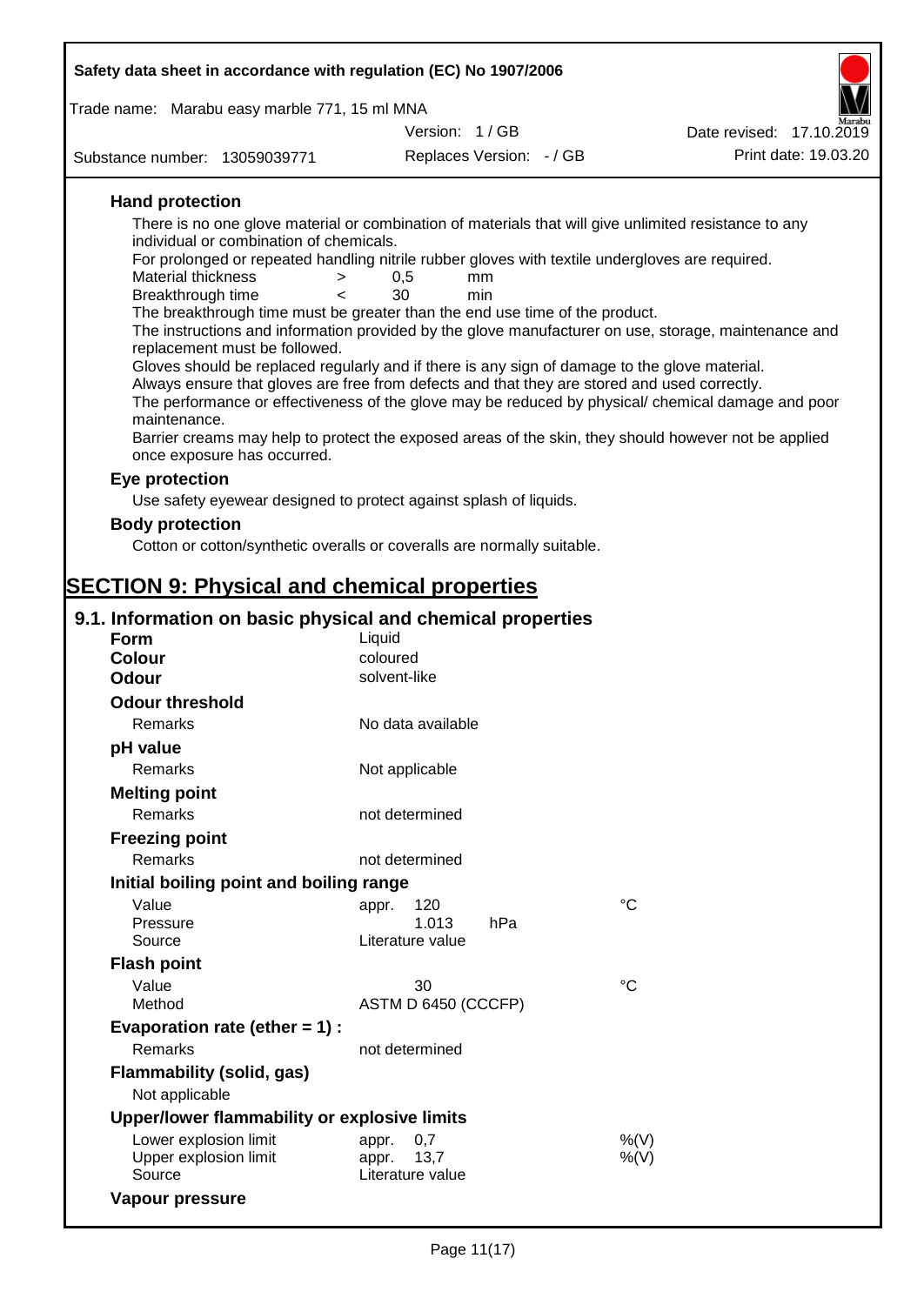| Safety data sheet in accordance with regulation (EC) No 1907/2006<br>Trade name: Marabu easy marble 771, 15 ml MNA |                                           |                       |    |                   |                                                  |
|--------------------------------------------------------------------------------------------------------------------|-------------------------------------------|-----------------------|----|-------------------|--------------------------------------------------|
| Substance number: 13059039771                                                                                      | Version: 1/GB<br>Replaces Version: - / GB |                       |    |                   | Date revised: 17.10.2019<br>Print date: 19.03.20 |
| Value<br>Temperature<br>Method                                                                                     | 8<br>20<br>calculated                     | $\rm ^{\circ}C$       |    | hPa               |                                                  |
| <b>Vapour density</b><br>Remarks                                                                                   | not determined                            |                       |    |                   |                                                  |
| <b>Density</b><br>Value<br>Temperature<br>Method                                                                   | 1,08<br>20<br><b>DIN EN ISO 2811</b>      | $^{\circ}C$           |    | g/cm <sup>3</sup> |                                                  |
| Solubility in water<br>Remarks                                                                                     | partially miscible                        |                       |    |                   |                                                  |
| Partition coefficient: n-octanol/water<br>Remarks                                                                  | Not applicable                            |                       |    |                   |                                                  |
| Ignition temperature<br>Value<br>Source                                                                            | 200<br>appr.<br>Literature value          |                       |    | $\rm ^{\circ}C$   |                                                  |
| <b>Viscosity</b>                                                                                                   |                                           |                       |    |                   |                                                  |
| dynamic<br>Value<br>Temperature                                                                                    | 30<br>40                                  | to<br>$\rm ^{\circ}C$ | 50 | mPa.s             |                                                  |
| <b>Efflux time</b>                                                                                                 |                                           |                       |    |                   |                                                  |
| Value<br>Temperature<br>Method                                                                                     | 25<br>20<br>DIN 53211 4 mm                | to<br>$\rm ^{\circ}C$ | 70 | s                 |                                                  |
| <b>Explosive properties</b><br>evaluation                                                                          | no                                        |                       |    |                   |                                                  |
| <b>Oxidising properties</b><br>evaluation                                                                          | None known                                |                       |    |                   |                                                  |
| 9.2. Other information                                                                                             |                                           |                       |    |                   |                                                  |
| <b>Other information</b>                                                                                           |                                           |                       |    |                   |                                                  |

The physical specifications are approximate values and refer to the used safety relevant component(s).

# **SECTION 10: Stability and reactivity**

## **10.1. Reactivity**

No hazardous reactions when stored and handled according to prescribed instructions.

#### **10.2. Chemical stability**

Stable under recommended storage and handling conditions (see section 7).

#### **10.3. Possibility of hazardous reactions**

Keep away from oxidising agents, strongly alkaline and strongly acid materials in order to avoid exothermic reactions.

## **10.4. Conditions to avoid**

When exposed to high temperatures may produce hazardous decomposition products.

#### **10.5. Incompatible materials**

No hazardous reactions when stored and handled according to prescribed instructions.

#### **10.6. Hazardous decomposition products**

See chapter 5.2 (Firefighting measures - Special hazards arising from the substance or mixture).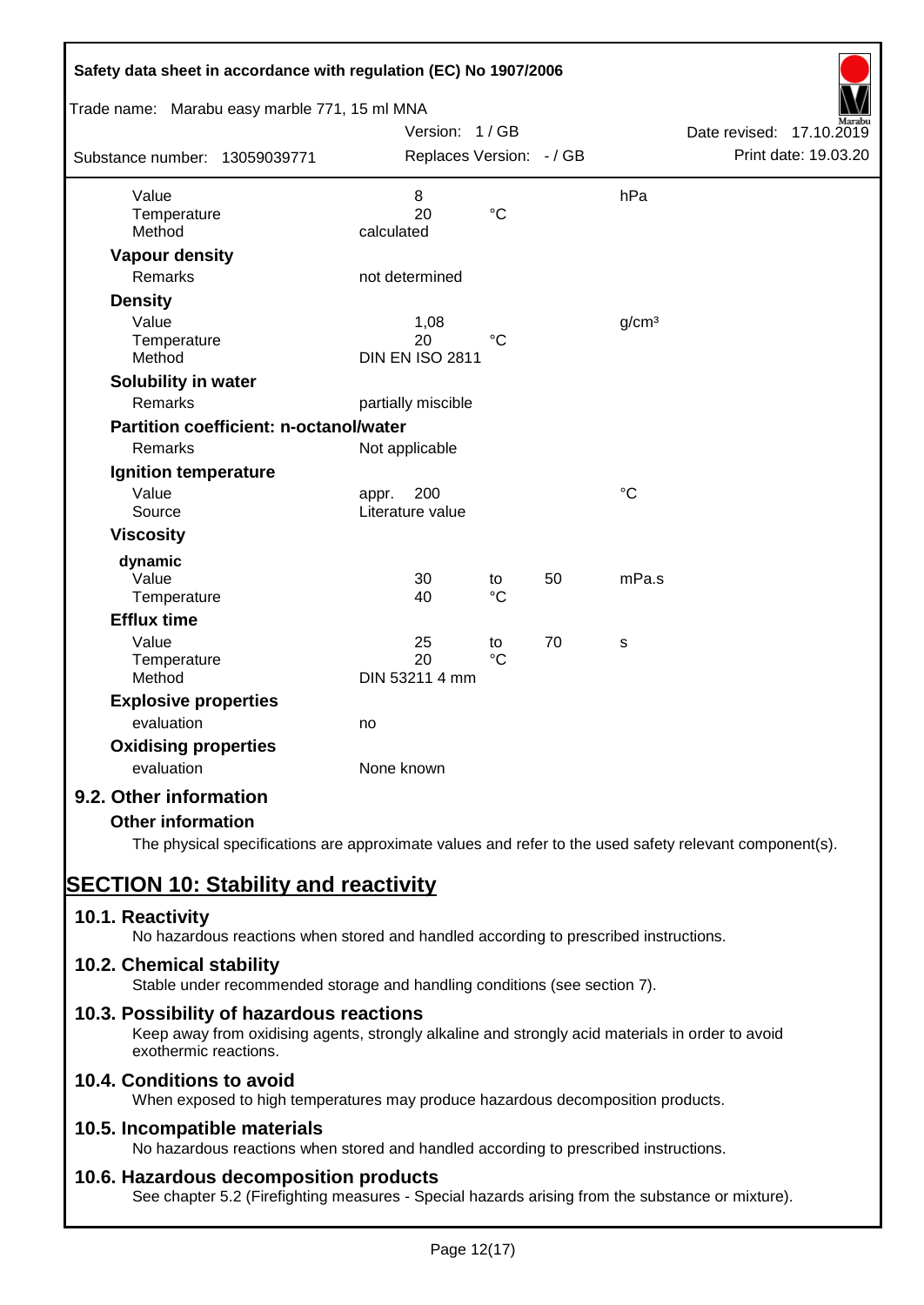| Safety data sheet in accordance with regulation (EC) No 1907/2006                                    |                                                                   |                                                                   |       |                                                                                                    |  |  |
|------------------------------------------------------------------------------------------------------|-------------------------------------------------------------------|-------------------------------------------------------------------|-------|----------------------------------------------------------------------------------------------------|--|--|
| Trade name: Marabu easy marble 771, 15 ml MNA                                                        |                                                                   |                                                                   |       |                                                                                                    |  |  |
|                                                                                                      |                                                                   | Version: 1/GB                                                     |       | Date revised: 17.10.2019                                                                           |  |  |
| Substance number: 13059039771                                                                        |                                                                   | Replaces Version: - / GB                                          |       | Print date: 19.03.20                                                                               |  |  |
|                                                                                                      |                                                                   |                                                                   |       |                                                                                                    |  |  |
|                                                                                                      |                                                                   |                                                                   |       |                                                                                                    |  |  |
| <b>SECTION 11: Toxicological information</b>                                                         |                                                                   |                                                                   |       |                                                                                                    |  |  |
| 11.1. Information on toxicological effects                                                           |                                                                   |                                                                   |       |                                                                                                    |  |  |
| <b>Acute oral toxicity (Components)</b>                                                              |                                                                   |                                                                   |       |                                                                                                    |  |  |
| 1-Methoxy-2-propanol                                                                                 |                                                                   |                                                                   |       |                                                                                                    |  |  |
| <b>Species</b>                                                                                       | rat                                                               |                                                                   |       |                                                                                                    |  |  |
| LD50                                                                                                 |                                                                   | 5200                                                              | mg/kg |                                                                                                    |  |  |
| <b>Acute dermal toxicity (Components)</b>                                                            |                                                                   |                                                                   |       |                                                                                                    |  |  |
| 1-Methoxy-2-propanol                                                                                 |                                                                   |                                                                   |       |                                                                                                    |  |  |
| Species                                                                                              | rabbit                                                            |                                                                   |       |                                                                                                    |  |  |
| LD50                                                                                                 |                                                                   | 14000                                                             | mg/kg |                                                                                                    |  |  |
| <b>Acute inhalational toxicity</b>                                                                   |                                                                   |                                                                   |       |                                                                                                    |  |  |
| Remarks                                                                                              |                                                                   | Based on available data, the classification criteria are not met. |       |                                                                                                    |  |  |
| <b>Skin corrosion/irritation</b>                                                                     |                                                                   |                                                                   |       |                                                                                                    |  |  |
| Remarks                                                                                              | Based on available data, the classification criteria are not met. |                                                                   |       |                                                                                                    |  |  |
| Serious eye damage/irritation                                                                        |                                                                   |                                                                   |       |                                                                                                    |  |  |
| Remarks                                                                                              |                                                                   | Based on available data, the classification criteria are not met. |       |                                                                                                    |  |  |
| <b>Sensitization</b>                                                                                 |                                                                   |                                                                   |       |                                                                                                    |  |  |
| Remarks                                                                                              | Based on available data, the classification criteria are not met. |                                                                   |       |                                                                                                    |  |  |
| <b>Mutagenicity</b>                                                                                  |                                                                   |                                                                   |       |                                                                                                    |  |  |
| Remarks                                                                                              | Based on available data, the classification criteria are not met. |                                                                   |       |                                                                                                    |  |  |
| <b>Reproductive toxicity</b>                                                                         |                                                                   |                                                                   |       |                                                                                                    |  |  |
| Remarks                                                                                              |                                                                   | Based on available data, the classification criteria are not met. |       |                                                                                                    |  |  |
| Carcinogenicity                                                                                      |                                                                   |                                                                   |       |                                                                                                    |  |  |
| Remarks                                                                                              |                                                                   | Based on available data, the classification criteria are not met. |       |                                                                                                    |  |  |
| <b>Specific Target Organ Toxicity (STOT)</b>                                                         |                                                                   |                                                                   |       |                                                                                                    |  |  |
| <b>Single exposure</b>                                                                               |                                                                   |                                                                   |       |                                                                                                    |  |  |
| Remarks                                                                                              |                                                                   | The classification criteria are met.                              |       |                                                                                                    |  |  |
| evaluation                                                                                           |                                                                   | May cause drowsiness or dizziness.                                |       |                                                                                                    |  |  |
| <b>Repeated exposure</b>                                                                             |                                                                   |                                                                   |       |                                                                                                    |  |  |
| Remarks                                                                                              |                                                                   | Based on available data, the classification criteria are not met. |       |                                                                                                    |  |  |
| <b>Aspiration hazard</b>                                                                             |                                                                   |                                                                   |       |                                                                                                    |  |  |
| Based on available data, the classification criteria are not met.                                    |                                                                   |                                                                   |       |                                                                                                    |  |  |
| <b>Experience in practice</b>                                                                        |                                                                   |                                                                   |       |                                                                                                    |  |  |
|                                                                                                      |                                                                   |                                                                   |       | Exposure to component solvents vapours concentration in excess of the stated occupational exposure |  |  |
| limit may result in adverse health effects such as mucous membrane and respiratory system irritation |                                                                   |                                                                   |       |                                                                                                    |  |  |

and adverse effects on kidney, liver and central nervous system. Symptoms and signs include headache, dizziness, fatigue, muscular weakness, drowsiness and in extreme cases, loss of consciousness. Solvents may cause some of the above effects by absorption through the skin. Repeated or prolonged contact with the mixture may cause removal of natural fat from the skin resulting in non-allergic contact dermatitis and absorption through the skin. The liquid splashed in the eyes may cause irritation and reversible damage. Ingestion may cause nausea, diarrhoea and vomiting. This takes into account, where known, delayed and immediate effects and also chronic effects of components from short-term and long-term exposure by oral, inhalation and dermal routes of exposure and eye contact.

#### **Other information**

There are no data available on the mixture itself.

The mixture has been assessed following the additivity method of the CLP Regulation (EC) No 1272/2008 and classified for toxicological hazards accordingly.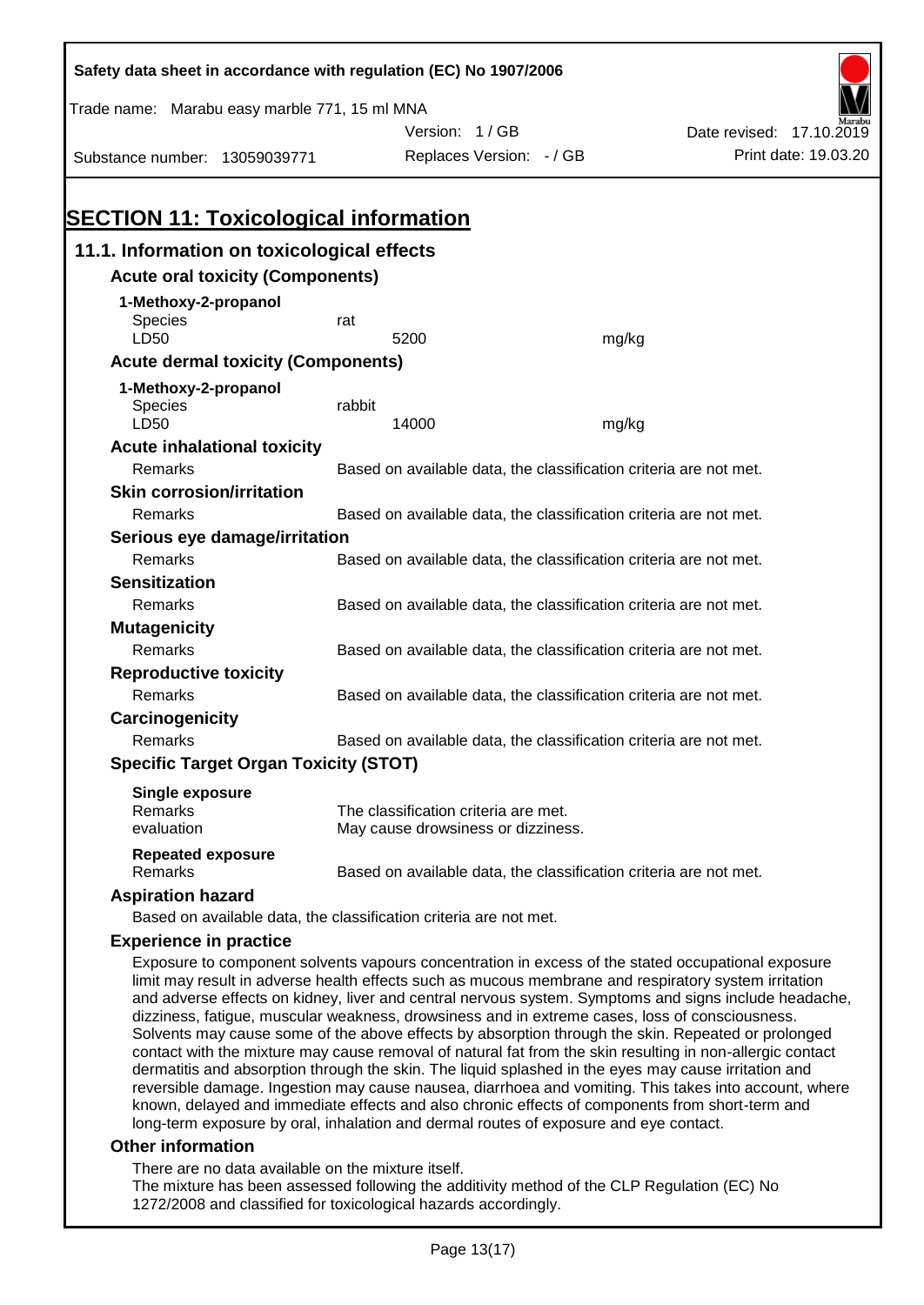| Safety data sheet in accordance with regulation (EC) No 1907/2006                                                                                                |                       |                              |                          |                                                    |                                                                                                  |
|------------------------------------------------------------------------------------------------------------------------------------------------------------------|-----------------------|------------------------------|--------------------------|----------------------------------------------------|--------------------------------------------------------------------------------------------------|
| Trade name: Marabu easy marble 771, 15 ml MNA                                                                                                                    |                       |                              |                          |                                                    |                                                                                                  |
|                                                                                                                                                                  |                       | Version: 1/GB                |                          |                                                    | Date revised: 17.10.2019<br>Print date: 19.03.20                                                 |
| Substance number: 13059039771                                                                                                                                    |                       |                              | Replaces Version: - / GB |                                                    |                                                                                                  |
|                                                                                                                                                                  |                       |                              |                          |                                                    |                                                                                                  |
| <b>SECTION 12: Ecological information</b>                                                                                                                        |                       |                              |                          |                                                    |                                                                                                  |
| 12.1. Toxicity                                                                                                                                                   |                       |                              |                          |                                                    |                                                                                                  |
| <b>General information</b>                                                                                                                                       |                       |                              |                          |                                                    |                                                                                                  |
| There are no data available on the mixture itself. Do not allow to enter drains or water courses. The<br>and is not classified as dangerous for the environment. |                       |                              |                          |                                                    | mixture has been assessed following the summation method of the CLP Regulation (EC) No 1272/2008 |
| <b>Fish toxicity (Components)</b>                                                                                                                                |                       |                              |                          |                                                    |                                                                                                  |
| 1-Methoxy-2-propanol                                                                                                                                             |                       |                              |                          |                                                    |                                                                                                  |
| Species                                                                                                                                                          |                       | golden orfe (Leuciscus idus) |                          |                                                    |                                                                                                  |
| LC <sub>0</sub><br>Duration of exposure                                                                                                                          | $\geq$                | 4600<br>96                   | h                        | mg/l                                               |                                                                                                  |
| <b>Daphnia toxicity (Components)</b>                                                                                                                             |                       |                              |                          |                                                    |                                                                                                  |
| 1-Methoxy-2-propanol                                                                                                                                             |                       |                              |                          |                                                    |                                                                                                  |
| Species                                                                                                                                                          | Daphnia magna         |                              |                          |                                                    |                                                                                                  |
| EC <sub>50</sub>                                                                                                                                                 |                       | 23300                        |                          | mg/l                                               |                                                                                                  |
| Duration of exposure                                                                                                                                             |                       | 48                           | h                        |                                                    |                                                                                                  |
| <b>Algae toxicity (Components)</b>                                                                                                                               |                       |                              |                          |                                                    |                                                                                                  |
| 1-Methoxy-2-propanol<br>Species                                                                                                                                  | Desmodesmus           |                              |                          |                                                    |                                                                                                  |
| <b>EC50</b>                                                                                                                                                      | $\geq$                | 1000                         |                          | mg/l                                               |                                                                                                  |
| Duration of exposure                                                                                                                                             |                       | 168                          | h                        |                                                    |                                                                                                  |
| <b>Bacteria toxicity (Components)</b>                                                                                                                            |                       |                              |                          |                                                    |                                                                                                  |
| 1-Methoxy-2-propanol                                                                                                                                             |                       |                              |                          |                                                    |                                                                                                  |
| <b>Species</b><br><b>EC50</b>                                                                                                                                    | activated sludge<br>> | 1000                         |                          | mg/l                                               |                                                                                                  |
|                                                                                                                                                                  |                       |                              |                          |                                                    |                                                                                                  |
| 12.2. Persistence and degradability                                                                                                                              |                       |                              |                          |                                                    |                                                                                                  |
| <b>General information</b>                                                                                                                                       |                       |                              |                          |                                                    |                                                                                                  |
| No data available                                                                                                                                                |                       |                              |                          |                                                    |                                                                                                  |
| <b>Biodegradability (Components)</b>                                                                                                                             |                       |                              |                          |                                                    |                                                                                                  |
| 1-Methoxy-2-propanol<br>Value                                                                                                                                    |                       | 90                           |                          | %                                                  |                                                                                                  |
| Duration of test                                                                                                                                                 |                       | 28                           | d                        |                                                    |                                                                                                  |
| evaluation<br>Method                                                                                                                                             | <b>OECD 301 F</b>     |                              |                          | Readily biodegradable (according to OECD criteria) |                                                                                                  |
|                                                                                                                                                                  |                       |                              |                          |                                                    |                                                                                                  |
| 12.3. Bioaccumulative potential                                                                                                                                  |                       |                              |                          |                                                    |                                                                                                  |
| <b>General information</b><br>There are no data available on the mixture itself.                                                                                 |                       |                              |                          |                                                    |                                                                                                  |
| <b>Partition coefficient: n-octanol/water</b>                                                                                                                    |                       |                              |                          |                                                    |                                                                                                  |
| Remarks                                                                                                                                                          |                       | Not applicable               |                          |                                                    |                                                                                                  |
|                                                                                                                                                                  |                       |                              |                          |                                                    |                                                                                                  |
| 12.4. Mobility in soil                                                                                                                                           |                       |                              |                          |                                                    |                                                                                                  |
| <b>General information</b><br>There are no data available on the mixture itself.                                                                                 |                       |                              |                          |                                                    |                                                                                                  |
|                                                                                                                                                                  |                       |                              |                          |                                                    |                                                                                                  |
| 12.5. Results of PBT and vPvB assessment                                                                                                                         |                       |                              |                          |                                                    |                                                                                                  |
| <b>General information</b>                                                                                                                                       |                       |                              |                          |                                                    |                                                                                                  |
| There are no data available on the mixture itself.                                                                                                               |                       |                              |                          |                                                    |                                                                                                  |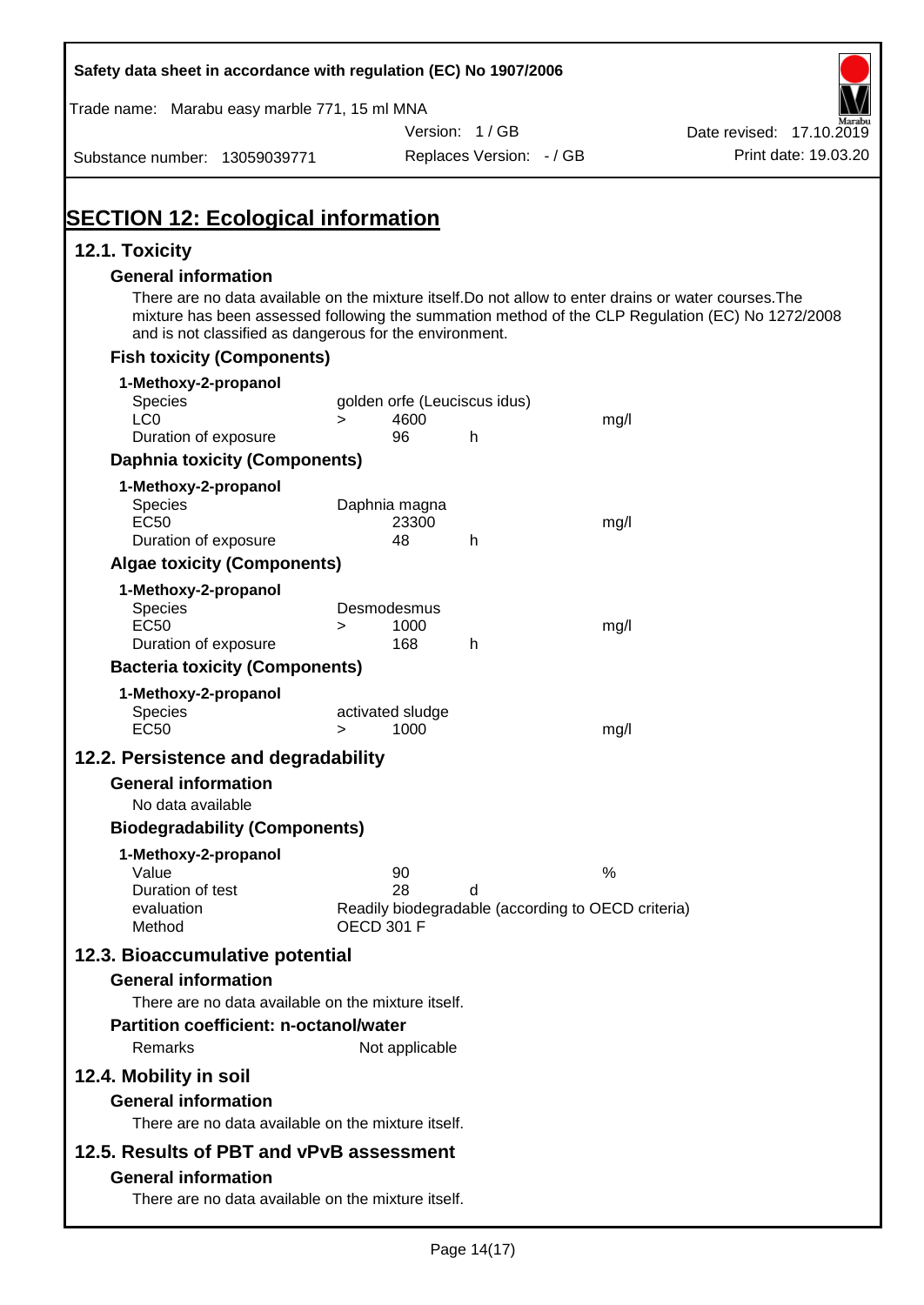#### **Safety data sheet in accordance with regulation (EC) No 1907/2006**

Trade name: Marabu easy marble 771, 15 ml MNA

Version: 1 / GB

Substance number: 13059039771

Replaces Version: - / GB Print date: 19.03.20 Date revised: 17.10.2019

### **12.6. Other adverse effects**

#### **General information**

There are no data available on the mixture itself.

## **SECTION 13: Disposal considerations**

#### **13.1. Waste treatment methods**

#### **Disposal recommendations for the product**

Do not allow to enter drains or water courses.

Wastes and emptied containers should be classified in accordance with relevant national regulation. The European Waste Catalogue classification of this product, when disposed of as waste is

EWC waste code 08 01 11<sup>\*</sup> waste paint and varnish containing organic solvents or other dangerous substances

If this product is mixed with other wastes, the original waste product code may no longer apply and the appropriate code should be assigned.

For further information contact your local waste authority.

#### **Disposal recommendations for packaging**

Using information provided in this safety data sheet, advice should be obtained from the relevant waste authority on the classification of empty containers.

Empty containers must be scrapped or reconditioned.

Not emptied containers are hazardous waste (waste code number 150110).

## **SECTION 14: Transport information**

**Information for all modes of transport**

|                                     | <b>Land transport ADR/RID</b> | <b>Marine transport</b><br><b>IMDG/GGVSee</b> | Air transport<br><b>ICAO/IATA</b> |  |
|-------------------------------------|-------------------------------|-----------------------------------------------|-----------------------------------|--|
| Tunnel restriction code             | D/E                           |                                               |                                   |  |
| 14.1. UN number                     | 1263                          | 1263                                          | 1263                              |  |
| 14.2. UN proper shipping name       | <b>PAINT</b>                  | <b>PAINT</b>                                  | <b>PAINT</b>                      |  |
| 14.3. Transport hazard<br>class(es) | 3                             | 3                                             | 3                                 |  |
| Label                               |                               |                                               |                                   |  |
| 14.4. Packing group                 | Ш                             | Ш                                             | Ш                                 |  |
| Special provision                   | 640E                          |                                               |                                   |  |
| <b>Limited Quantity</b>             | 5 <sub>1</sub>                |                                               |                                   |  |
| Transport category                  | 3                             |                                               |                                   |  |
| 14.5. Environmental hazards         |                               | no                                            |                                   |  |
|                                     |                               |                                               |                                   |  |

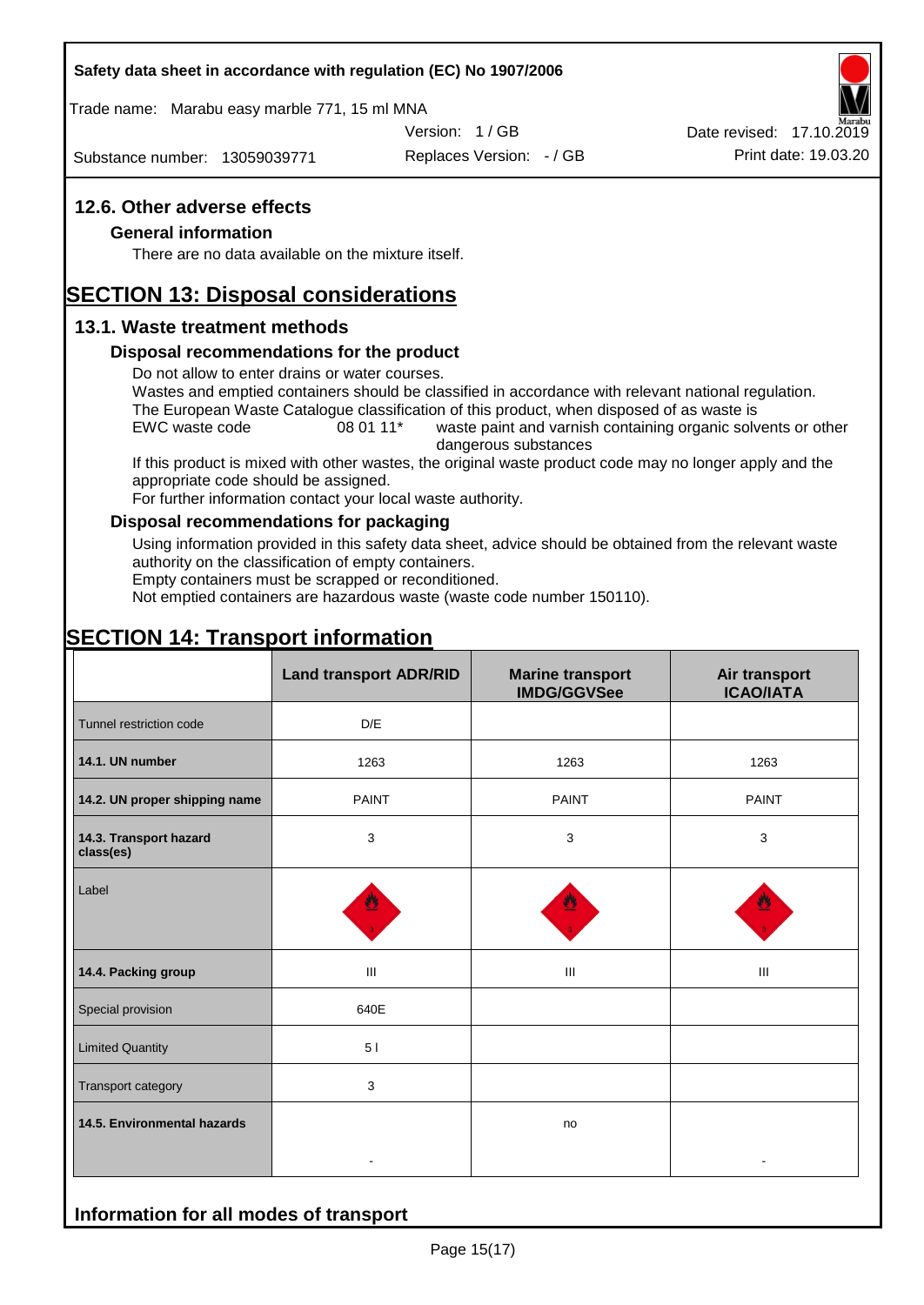| Safety data sheet in accordance with regulation (EC) No 1907/2006                                          |                                                                                                                                                                                                                                     |                                                                                                                |                          |           |    |                          |    |
|------------------------------------------------------------------------------------------------------------|-------------------------------------------------------------------------------------------------------------------------------------------------------------------------------------------------------------------------------------|----------------------------------------------------------------------------------------------------------------|--------------------------|-----------|----|--------------------------|----|
| Trade name: Marabu easy marble 771, 15 ml MNA                                                              |                                                                                                                                                                                                                                     |                                                                                                                |                          |           |    |                          |    |
|                                                                                                            |                                                                                                                                                                                                                                     |                                                                                                                | Version: 1/GB            |           |    | Date revised: 17.10.2019 |    |
| Substance number: 13059039771                                                                              |                                                                                                                                                                                                                                     |                                                                                                                | Replaces Version: - / GB |           |    | Print date: 19.03.20     |    |
| 14.6. Special precautions for user                                                                         | Transport within the user's premises:<br>Always transport in closed containers that are upright and secure.<br>Ensure that persons transporting the product know what to do in the event of an accident or spillage.                |                                                                                                                |                          |           |    |                          |    |
| <b>Other information</b><br>14.7. Transport in bulk according to Annex II of Marpol and the IBC Code<br>no |                                                                                                                                                                                                                                     |                                                                                                                |                          |           |    |                          |    |
| <b>SECTION 15: Regulatory information</b>                                                                  |                                                                                                                                                                                                                                     |                                                                                                                |                          |           |    |                          |    |
| 15.1. Safety, health and environmental regulations/legislation specific for the substance<br>or mixture    |                                                                                                                                                                                                                                     |                                                                                                                |                          |           |    |                          |    |
| Major-accident categories acc. 96/82/EC                                                                    |                                                                                                                                                                                                                                     |                                                                                                                |                          |           |    |                          |    |
| Category                                                                                                   | 6                                                                                                                                                                                                                                   | Flammable                                                                                                      |                          | 5.000.000 | kg | 50.000.000               | kg |
| <b>VOC</b>                                                                                                 |                                                                                                                                                                                                                                     |                                                                                                                |                          |           |    |                          |    |
| VOC (EU)<br>VOC (EU)                                                                                       |                                                                                                                                                                                                                                     | 69,39                                                                                                          | %<br>749,4               | g/l       |    |                          |    |
| <b>Other information</b>                                                                                   |                                                                                                                                                                                                                                     |                                                                                                                |                          |           |    |                          |    |
|                                                                                                            | The product does not contain substances of very high concern (SVHC).                                                                                                                                                                |                                                                                                                |                          |           |    |                          |    |
| <b>Other information</b>                                                                                   |                                                                                                                                                                                                                                     |                                                                                                                |                          |           |    |                          |    |
|                                                                                                            | All components are contained in the TSCA inventory or exempted.<br>All components are contained in the AICS inventory.<br>All components are contained in the DSL inventory.<br>All components are contained in the ENCS inventory. |                                                                                                                |                          |           |    |                          |    |
| 15.2. Chemical safety assessment                                                                           | For this preparation a chemical safety assessment has not been carried out.                                                                                                                                                         |                                                                                                                |                          |           |    |                          |    |
| <b>SECTION 16: Other information</b>                                                                       |                                                                                                                                                                                                                                     |                                                                                                                |                          |           |    |                          |    |
| Hazard statements listed in Chapter 3                                                                      |                                                                                                                                                                                                                                     |                                                                                                                |                          |           |    |                          |    |
| <b>EUH066</b><br>H226<br>H302                                                                              |                                                                                                                                                                                                                                     | Repeated exposure may cause skin dryness or cracking.<br>Flammable liquid and vapour.<br>Harmful if swallowed. |                          |           |    |                          |    |
| H304                                                                                                       |                                                                                                                                                                                                                                     | May be fatal if swallowed and enters airways.                                                                  |                          |           |    |                          |    |
| H312<br>H315                                                                                               |                                                                                                                                                                                                                                     | Harmful in contact with skin.                                                                                  |                          |           |    |                          |    |
| H318                                                                                                       |                                                                                                                                                                                                                                     | Causes skin irritation.<br>Causes serious eye damage.                                                          |                          |           |    |                          |    |
| H332                                                                                                       |                                                                                                                                                                                                                                     | Harmful if inhaled.                                                                                            |                          |           |    |                          |    |
| H335                                                                                                       |                                                                                                                                                                                                                                     | May cause respiratory irritation.                                                                              |                          |           |    |                          |    |
| H336                                                                                                       |                                                                                                                                                                                                                                     | May cause drowsiness or dizziness.<br>May damage the unborn child.                                             |                          |           |    |                          |    |
| <b>H360D</b>                                                                                               |                                                                                                                                                                                                                                     |                                                                                                                |                          |           |    |                          |    |
| <b>CLP categories listed in Chapter 3</b>                                                                  |                                                                                                                                                                                                                                     |                                                                                                                |                          |           |    |                          |    |
| Acute Tox. 4<br>Asp. Tox. 1                                                                                |                                                                                                                                                                                                                                     | Acute toxicity, Category 4                                                                                     |                          |           |    |                          |    |
| Eye Dam. 1                                                                                                 |                                                                                                                                                                                                                                     | Aspiration hazard, Category 1<br>Serious eye damage, Category 1                                                |                          |           |    |                          |    |
| Flam. Liq. 3                                                                                               |                                                                                                                                                                                                                                     | Flammable liquid, Category 3                                                                                   |                          |           |    |                          |    |
| Repr. 1B                                                                                                   |                                                                                                                                                                                                                                     | Reproductive toxicity, Category 1B                                                                             |                          |           |    |                          |    |
| Skin Irrit. 2                                                                                              |                                                                                                                                                                                                                                     | Skin irritation, Category 2<br>Specific target organ toxicity - single exposure, Category 3                    |                          |           |    |                          |    |
| STOT SE 3                                                                                                  |                                                                                                                                                                                                                                     |                                                                                                                |                          |           |    |                          |    |
| <b>Supplemental information</b>                                                                            |                                                                                                                                                                                                                                     |                                                                                                                |                          |           |    |                          |    |
|                                                                                                            | Relevant changes compared with the previous version of the safety data sheet are marked with: ***<br>This information is based on our present state of knowledge. However, it should not constitute a                               |                                                                                                                |                          |           |    |                          |    |
|                                                                                                            | guarantee for any specific product properties and shall not establish a legally valid relationship.                                                                                                                                 |                                                                                                                |                          |           |    |                          |    |